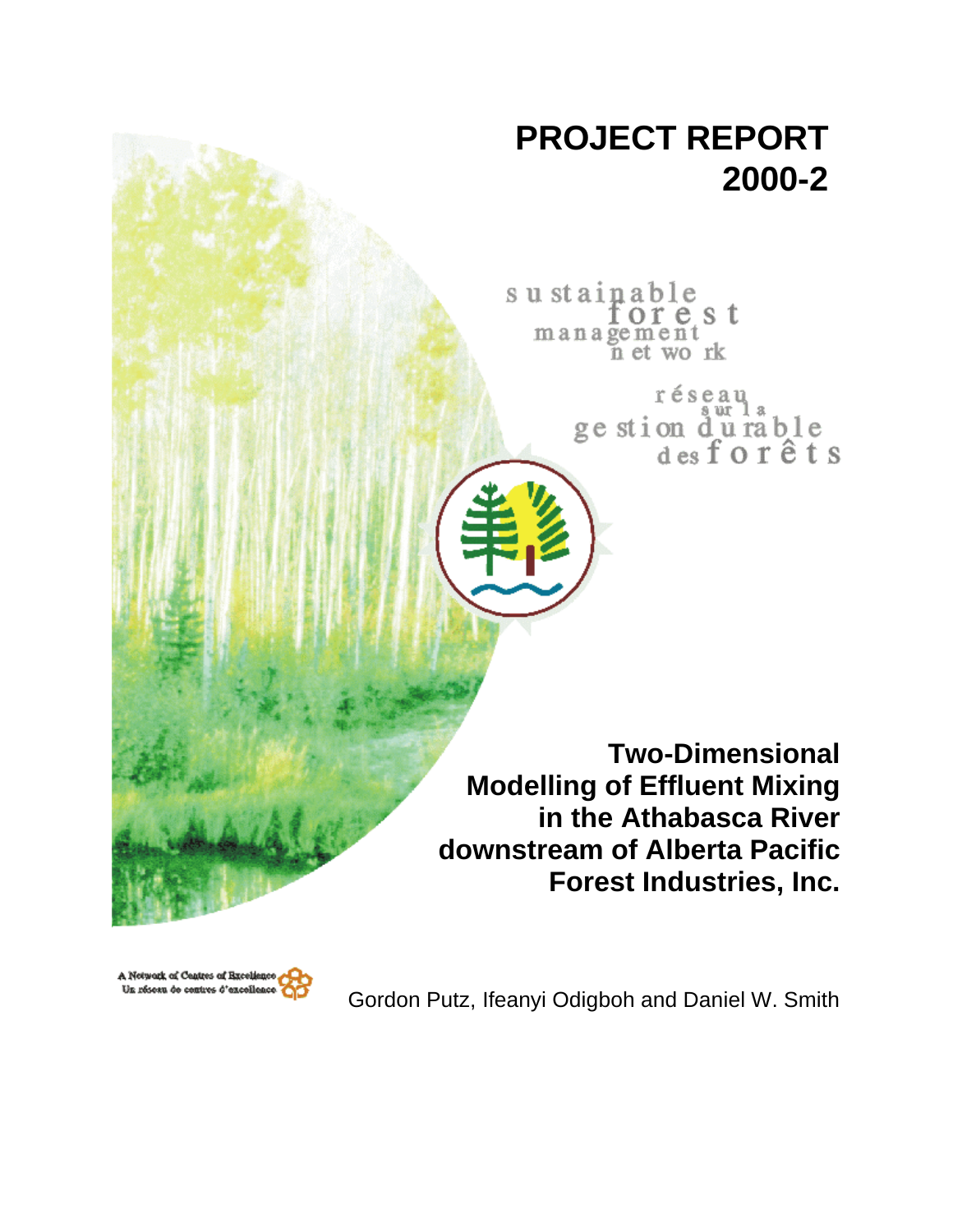For copies of this or other SFM publications contact:

Sustainable Forest Management Network G208 Biological Sciences Building University of Alberta Edmonton, Alberta, T6G 2E9 Ph: (780) 492 6659 Fax: (780) 492 8160 http://www.ualberta.ca/sfm/

ISBN 1-55261-060-8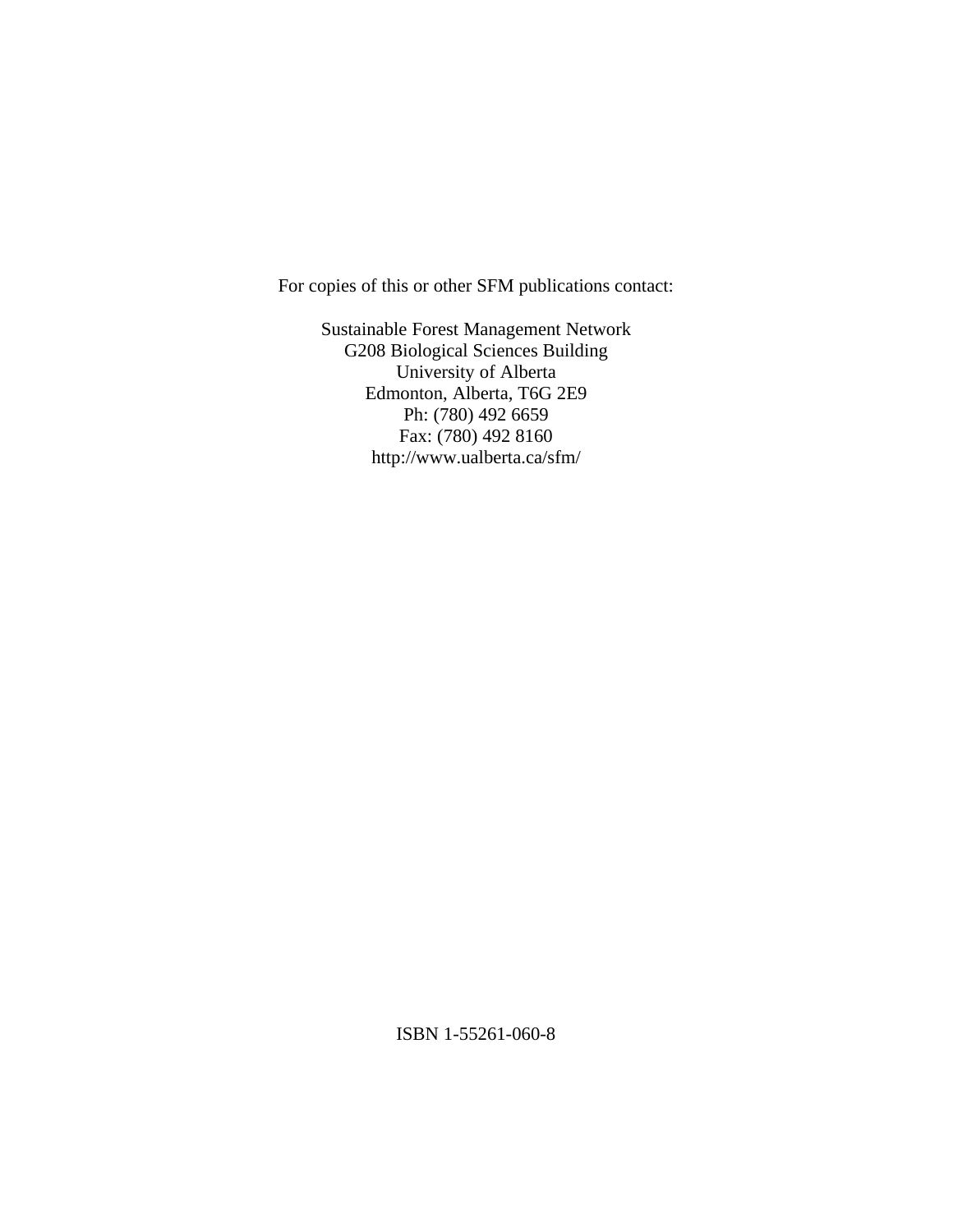# **Two-Dimensional Modelling of Effluent Mixing in the Athabasca River downstream of Alberta Pacific Forest Industries, Inc.**

# **Development and Verification of a Two-Dimensional Hydraulic and Kinetic Model for the Prediction of Effluent Transport in Rivers**

by

**Gordon Putz** Department of Civil Engineering University of Saskatchewan, Saskatoon, Saskatchewan

**Ifeanyi Odigboh** Division of Environmental Engineering University of Saskatchewan, Saskatoon, Saskatchewan

and

**Daniel W. Smith** Department of Civil and Environmental Engineering University of Alberta, Edmonton, Alberta

**April 2000**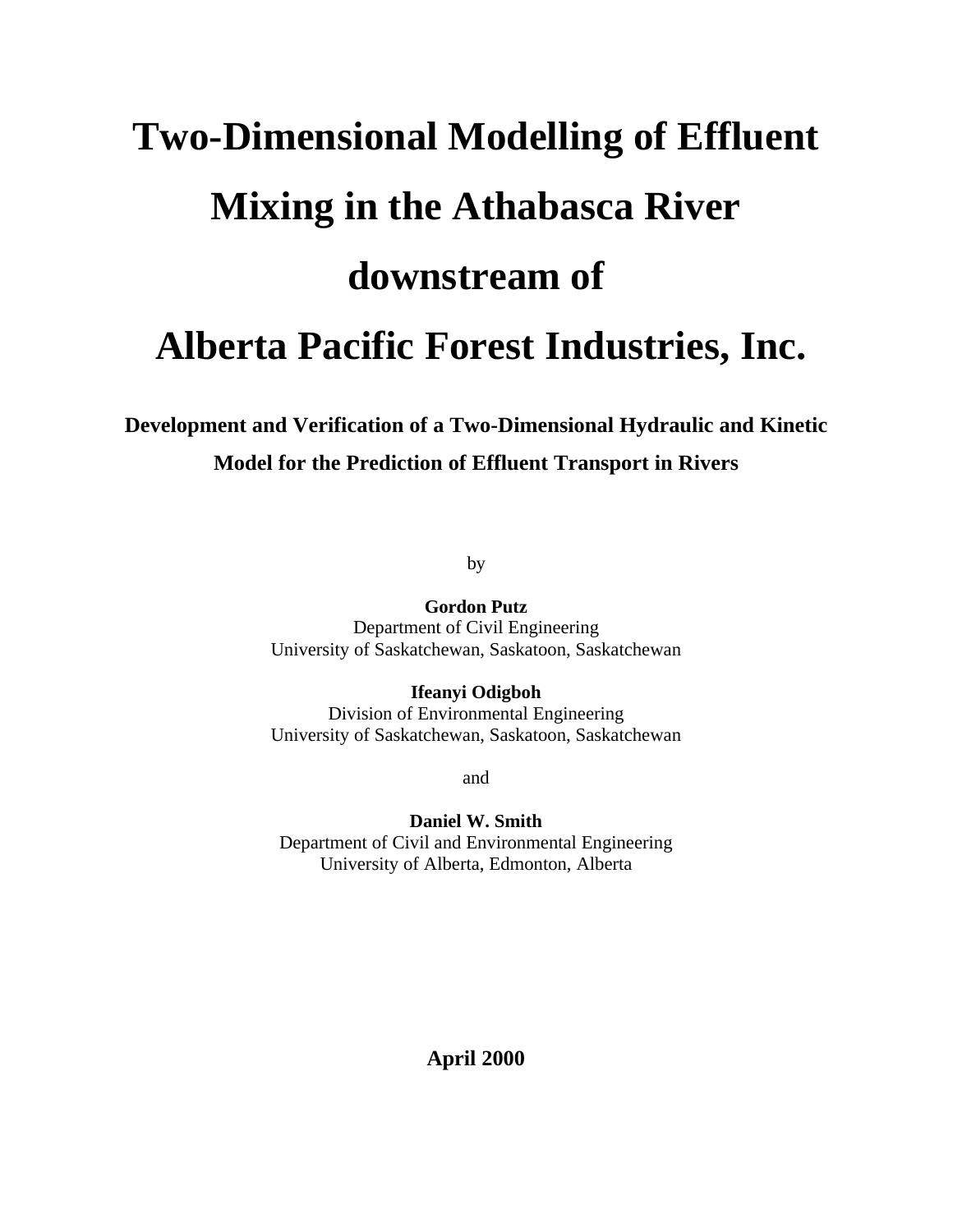#### **ABSTRACT**

In August 1997, two tracer tests were conducted on the Athabasca River downstream of the Alberta Pacific Forest Industries pulp mill site. The tracer tests were conducted as part of a research program to further develop and verify a computer model for the prediction of effluent mixing and transport in rivers. The computer model utilizes a streamtube representation of the river and a numerical procedure employing an advection optimized grid to limit numerical errors. The computer model can predict concentrations across a stream at various distances downstream of a discharge point (i.e. within the two-dimensional mixing zone). The model also has the ability to simulate the effects of transient and steady state input conditions.

The purpose of the 1997 fieldwork was to demonstrate that a calibrated model could accurately simulate measured tracer concentrations. Once calibrated for a particular river reach the model can be used to simulate concentrations of effluent parameters. Therefore, the model can be used for efficient planning of receiving stream water quality monitoring programs, to assess the environmental impact of abnormal conditions such as spills and/or low river flow conditions, or to investigate the implications of alternative discharge locations on the receiving stream water quality.

In order to calibrate the model values of β, the transverse mixing coefficient, are selected to produce an acceptable fit of the model output to the tracer data. Data from two previous tracer tests on this portion of the Athabasca River were available in addition to data from the August 1997 tests. Model analysis of these four tracer tests allowed a rare opportunity to assess the variation in transverse mixing coefficient over a wide range of flow conditions  $(84 \text{ m}^3/\text{s})$  to 960 m<sup>3</sup>/s).

The results of the research demonstrate that the computer model was able to accurately simulate the river mixing and transport of tracer in a 30 km reach of the Athabasca River for both steady state and slug input conditions. The research also indicated that the reach-averaged transverse mixing coefficient decreased linearly with increasing flow. However, the decrease in β over the range of flows analyzed was relatively small. A sensitivity analysis indicated β averaged over the range of flow analyzed could give satisfactory model results at this location.

An important factor contributing to the successful application of the computer model is the collection of sufficient hydrometric data to adequately characterize the river reach. An overview of the hydrometric data required (cross section depths, flow velocity, river discharge etc.) and its collection at the Athabasca River study reach is presented in this report. The application of GPS technology for recording position on the river during these surveys and while sampling proved extremely useful in this study. The continued use of this technology in future river studies is highly recommended.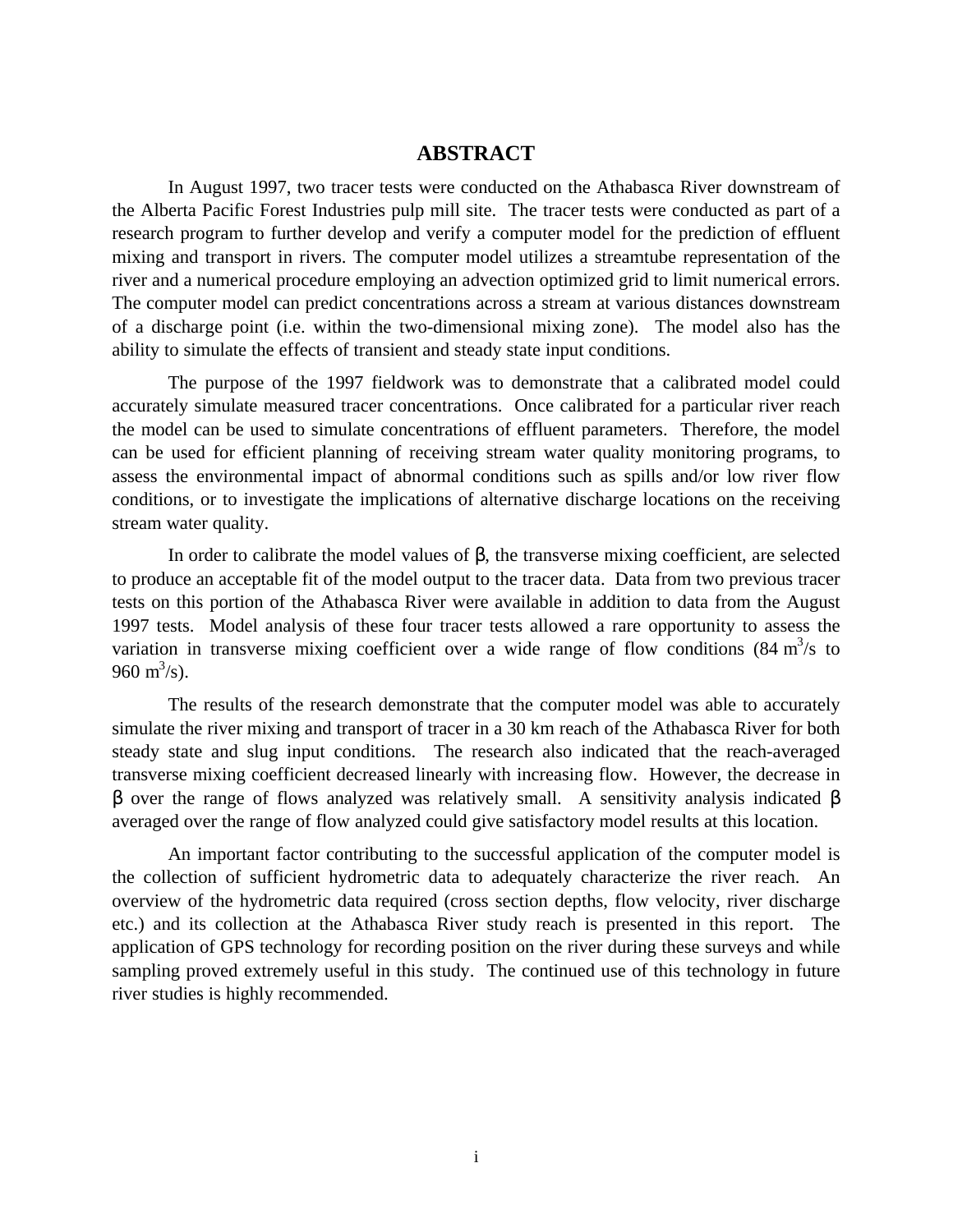#### **ACKNOWLEDGEMENTS**

The authors thank Alberta Pacific Forest Industries Inc. (Mr. Keith White and Mr. Mark Spafford) for supporting these studies by providing field equipment, access to mill locations and storage facilities, and copies of reports of previous tracer and water quality studies. The authors would also like to thank the graduate students and staff of the Environmental Engineering Group, University of Alberta who participated in the 1997 field studies. Their assistance and hard work was invaluable. Special thanks to Kevin McCullum for organizing the field equipment and compiling much of the raw data. The studies were financially supported by a grant from the Sustainable Forest Management Network of Centres of Excellence, Minimum Impact Technologies Theme.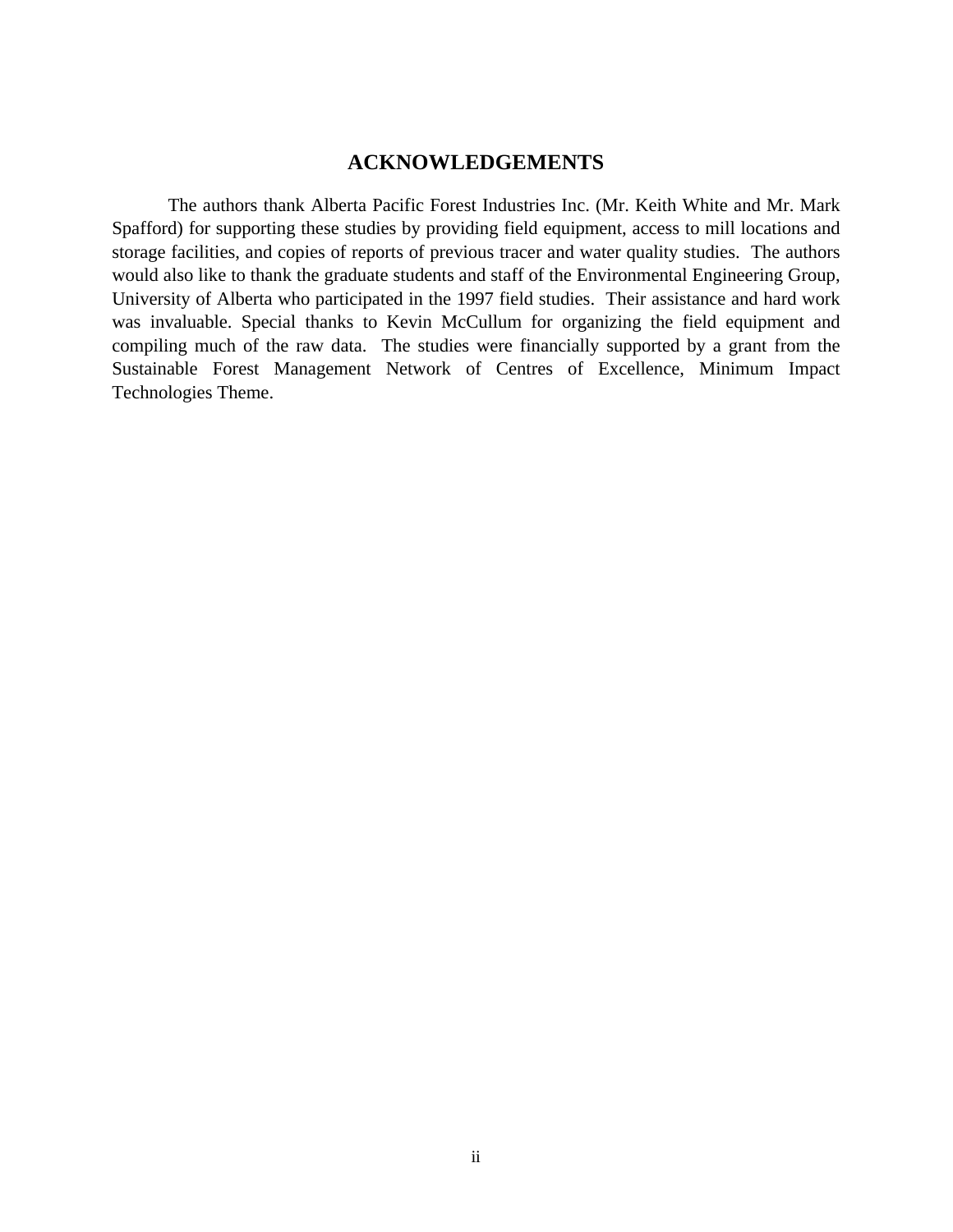#### **INTRODUCTION**

#### **Background**

A critical component of environmental fate investigations of substances released to a receiving stream is to accurately predict where the substances will be transported to, and in what concentrations they would exist in the absence of any environmental reactions. Once this mass conservative concentration distribution is defined in space and time it can then be used as a benchmark against which the environmental fate of the substances can be judged. Without this benchmark, it is impossible to separate mixing and transport effects in the receiving stream from the effects of environmental reactions.

Several water quality models have been developed for rivers using principles of fluid mechanics, mass transport, environmental chemistry and numerical methods. The majority of these models have been developed assuming either a one-dimensional condition or a twodimensional, steady state condition applies within the receiving stream. One-dimensional models assume rapid complete mixing of effluent within the river flow downstream of a discharge location. Therefore, one-dimensional models are limited to the prediction of channel-mean concentrations of a substance. Many one-dimensional models can simulate the effects of time varying input of effluent upon channel mean concentrations. Two-dimensional, steady state models can predict the concentration distribution of a substance across a stream, and with distance downstream of a steady input condition. However, the predicted distributions are time invariant and the model has no capability to predict the transient effects of time variations in the input condition. In other words, existing models have only been developed for simplified special case situations.

Forest materials processing industry effluents may be discharged continuously, but with variable substance concentration and flow, or intermittently, thus introducing time dependency. Effluents are commonly discharged to major rivers in which the mixing zone<sup>1</sup> can extend for many kilometers downstream of an outfall or diffuser location. The effluent substance concentrations resulting from an intermittent, or fluctuating continuous discharge, into such a river situation can not be satisfactorily modelled using the existing special case models. In such cases, a more comprehensive two-dimensional, unsteady source model is required.

#### **Purpose of the Research Program**

-

The overall purpose of the research project is to further verify and develop a two-dimensional, unsteady effluent input river mixing and transport model. Adaptations to this mixing model can provide the capability to simulate environmental reaction of water quality

<sup>1</sup> The mixing zone is the portion of the river, downstream of the discharge location, where significant variations in concentration occur across the stream. A common rule of thumb is the mixing zone will extent for approximately 100 to 300 river widths downstream of a near-bank discharge of effluent.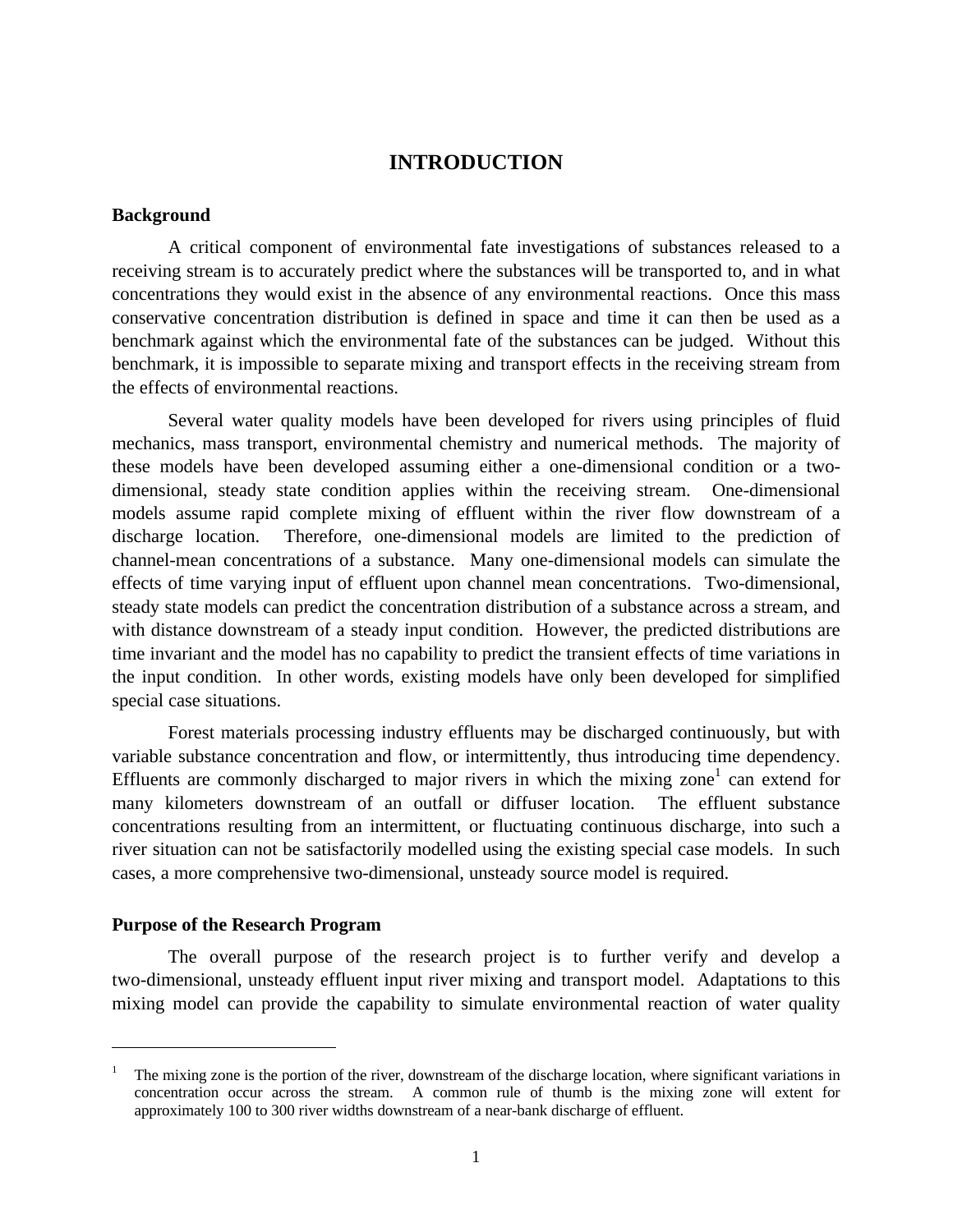parameters, within a river, in combination with the river mixing and transport. A unique feature of the model is that unsteady input conditions can be accounted for, and that the resulting timevarying concentrations across a stream and in the downstream direction can be predicted. More popular and widely applied water quality models do not have this time-dependent, two-dimensional capability.

The model can be used to study the transport, mixing and fate of substances in forest industry effluent discharged to river systems. The first objective of the overall project involved the verification of the river mixing and transport portion of the model using tracer tests conducted at several mill locations. The second objective of the overall project is to adapt the model to predict the fate of selected mill effluent substances within the river environment. Effluent parameters such as colour, BOD, AOX and toxic compounds are possible candidates for incorporation into the model. The model can be adapted by incorporating kinetic expressions for environmental reaction of these non-conservative substances into the computer code. Substance concentrations predicted by the model will be compared to measurements taken in the river and adjustments made to the mixing and kinetic coefficients as necessary in order to calibrate the model.

A calibrated model at a particular mill site can serve as a valuable management tool for efficient planning of receiving stream water quality monitoring programs, i.e. the model will indicate where samples should to taken to document potential maximum concentrations. The model can also be used to assess the environmental impact of abnormal conditions such as spills and/or low river flow conditions on the receiving stream water quality, or to investigate the implications of alternative discharge locations on the receiving stream water quality.

#### **1997 Field Studies**

#### *Background*

In August 1997, field studies were conducted on the Athabasca River near Boyle, Alberta. The field studies consisted of hydrometric surveys and tracer tests conducted on approximately a 30 kilometre reach of the Athabasca River downstream of the Alberta Pacific Forest Industries pulp mill site. The site was chosen due to its close proximity to Edmonton and the in-kind support for the work offered by Alberta Pacific Forest Industries. Close proximity to Edmonton was considered important for the following reasons:

- ß This would be the first field season working with inexperienced personnel. Close proximity to Edmonton and the University of Alberta as the center of operations would allow rapid implementation of contingency plans if serious difficulties were encountered in the field.
- ß All the water quality and tracer samples would be analyzed at the Environmental Engineering Laboratories at the University of Alberta. Therefore, close proximity to Edmonton would minimize transport times for water quality and tracer samples.

Planning for the August field tests progressed through the spring and early summer of 1997. Air photos, maps, historical discharge data and past cross section surveys for the river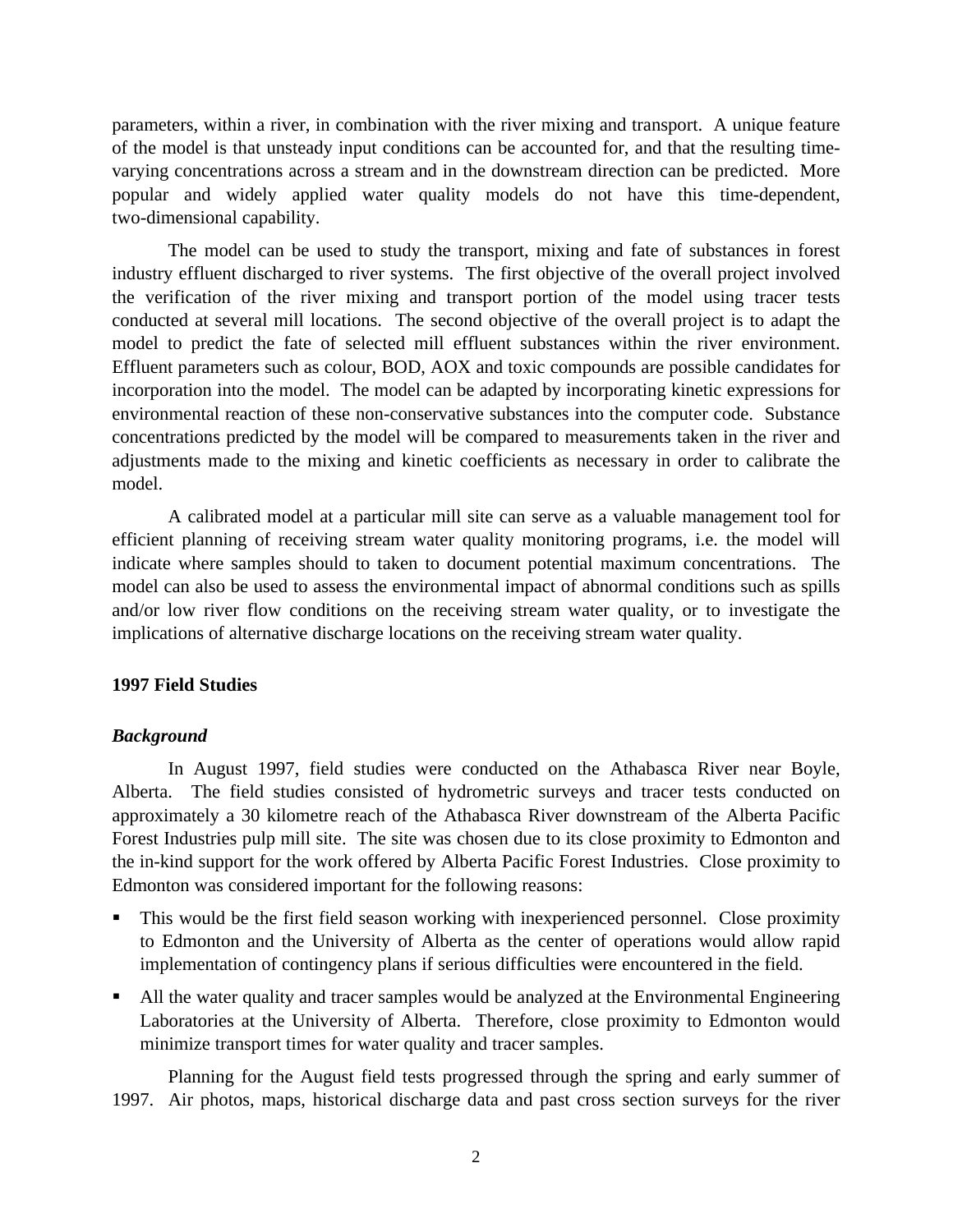reach were obtained from Alberta Environmental Protection, Water Survey of Canada and Alberta Pacific Forest Industries. In addition, engineering drawings of the effluent pipeline and diffuser structure were obtained from Alberta Pacific Forest Industries. All this information was required to plan the details of the tracer tests such as: the location of the tracer injection point, the quantities of tracer required, the tracer flow rates, the location of sampling sections, sampling schedules, numbers of boats and sampling crews, etc. The background information was also required for a preliminary assessment of the length of the two-dimensional mixing zone and to prepare an application to Alberta Environmental Protection for permission to conduct the tracer tests.

During the planning process Alberta Pacific Forest Industries also provided information on two previous tracer studies which had been conducted on the river reach for low water conditions (Beak Consultants Ltd., 1995). The results from these two tracer tests had not been analyzed or modelled to numerically characterize the river mixing. It was recognized that analysis of these previous tests and the two planned SFMNCE tests would provide a rare opportunity to characterize the mixing in a river reach over a wide range of flow conditions.

Water quality data on the mill effluent was obtained from Alberta Pacific Forest Industries as part of the planning process. It had been anticipated that parameters such a colour, BOD, and AOX could be sampled in the river and the attenuation of these parameters documented with distance downstream of the diffuser outlet. However, after reviewing the effluent data, and estimating the immediate dilution at the diffuser with the anticipated river flow for late August (approx. 300  $m^3/s$ ), it was discovered that effluent water quality parameters would be near or below limits of detection. The problem was further exacerbated by the high flow (800 to 1000  $\text{m}^3$ /s) experienced on the Athabasca River in late August 1997. This quantity of flow combined with the level of treatment of the mill effluent made it impossible to track effluent parameters within the river.

Unfortunately at that stage of the planning it was too late to prepare for work at an alternate site in 1997. Therefore, rather than delay a year the principle investigators decided to proceed and to conduct the tracer tests only at the site. The work planned would still address the first objective of the overall project by providing a new comprehensive set of tracer test data to assess and verify the capabilities of the mixing model. The proposed tests and those previously conducted for Alberta Pacific Forest Industries would provide an opportunity to assess changes in the mixing characteristics of the Athabasca River over a range of river flows. In addition, the tracer tests would provide an opportunity to assess the effectiveness of GPS methods for river sampling and hydrometric surveys. Lastly, the tracer tests would allow field crews to gain valuable field experience for additional field surveys planned for 1998.

#### *Objectives of the 1997 field studies*

The specific objectives of the 1997 field studies on the Athabasca River downstream of the Alberta Pacific Forest Industries mill site were:

• Conduct a continuous input fluorescent tracer test to document the steady state transverse mixing occurring in a 30 km reach downstream of the diffuser structure.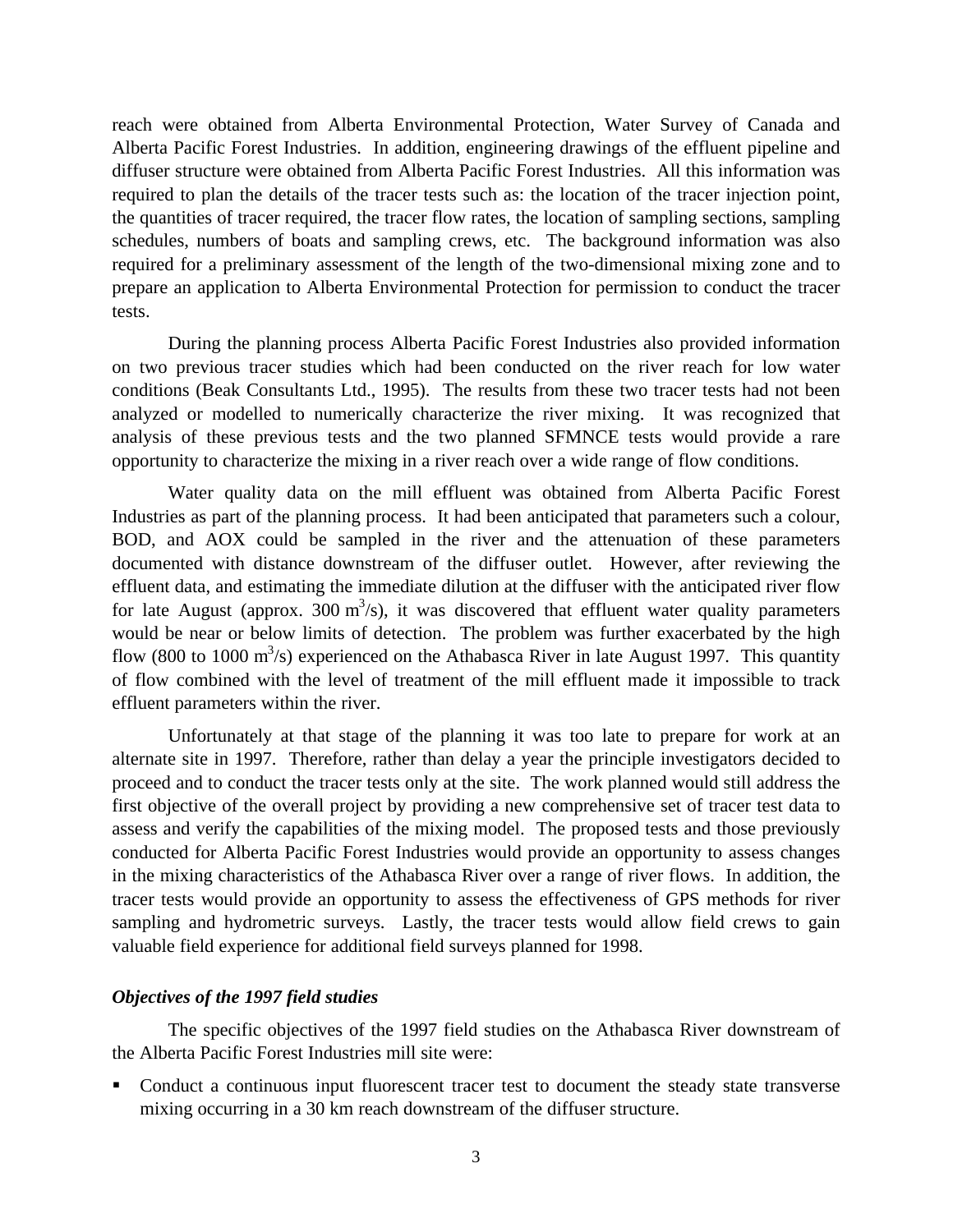- Conduct a slug input fluorescent tracer test to characterize the time dependent transverse mixing and transport occurring in a 30 km reach downstream of the diffuser structure.
- Conduct hydrometric surveys to obtain sufficient data to construct a mixing model of the river reach.
- Construct the mixing model for the study reach for each of the flow conditions represented by the two SFMNCE tracer tests and the two Beak Consultants Ltd. tests.
- ß Use the mixing model to characterize the transverse mixing which occurs in the study reach for the SFMNCE tests and the two previous tests conducted by Beak Consultants Ltd. The mixing is characterized by determining the numerical value of the dimensionless transverse mixing coefficient which gives the best fit to the tracer data for a particular flow condition.
- ß Assess the change in mixing characteristics in the river reach over the range of flows represented by the SFMNCE and the Beak Consultants Ltd. tracer tests.
- ß Assess the effectiveness of using GPS technology for collecting surface positioning information during hydrometric surveys and water sample collection.

# **TWO-DIMENSIONAL RIVER MIXING**

#### **Background**

A neutrally buoyant substance discharged into a receiving stream will mix with the river water by the processes of diffusion and mixing due to differential advection. At the same time, the substance will be transported by advection in the longitudinal direction by bulk movement of the fluid. (see Figure 1 for coordinate system definition)



**Figure 1 Coordinate system for mixing analysis.**

Diffusion is substance movement within the water due to random motions in the presence of a concentration gradient. The substance moves from areas of high concentration to areas of lower concentration. The random motion may be molecular, a property of the fluid, or turbulent, a property of the fluid flow. In river flow turbulent diffusion is the dominant diffusion mechanism.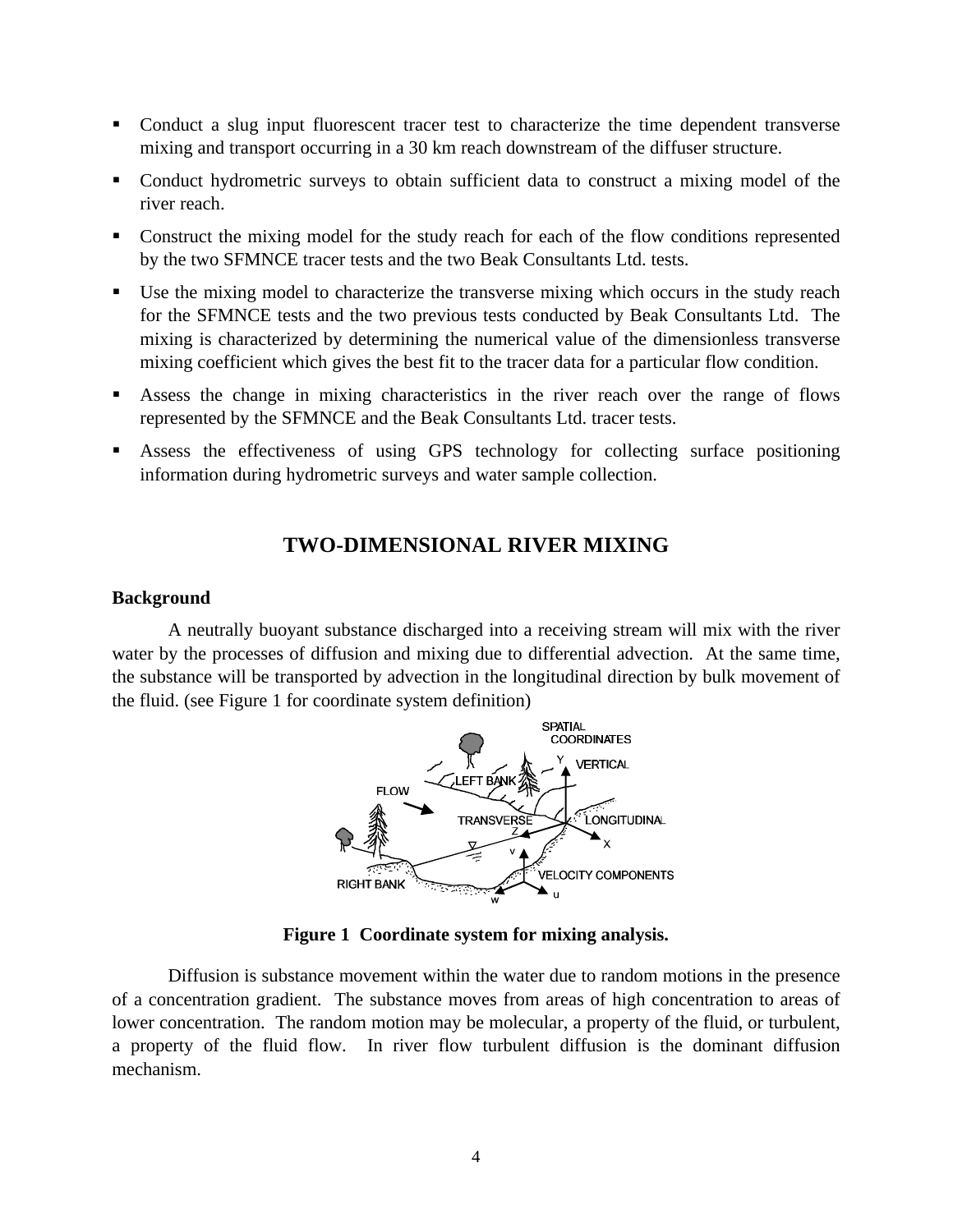Mixing by differential advection occurs when diffusion progresses in the presence of velocity gradients in the bulk fluid flow. Rivers have significant vertical and transverse velocity gradients (see Figure 1 and Figure 2). Diffusive mass flux perpendicular to the direction of flow will result is a spreading of the substance in the direction of flow (longitudinal direction). An example is shown in Figure 3. Mixing due to differential advection is often called 'longitudinal dispersion'.



**Figure 2 Typical velocity gradients in a river.**



**Figure 3 Mixing due to differential advection.**

The interaction of diffusion, differential advection and channel geometry creates several characteristic mixing regions in a river. Beltaos (1979) described these interactions with the aid of Figure 4. At time  $t_0$  a quantity of neutrally buoyant, mass conservative substance is instantaneously released into the river. Initially he substance mass moves downstream at the local flow velocity and uniformly mixes in all directions (primarily by diffusion) until time  $t_1$ corresponding to distance  $x_1$ . Beyond distance  $x_1$  the substance cloud encounters the streambed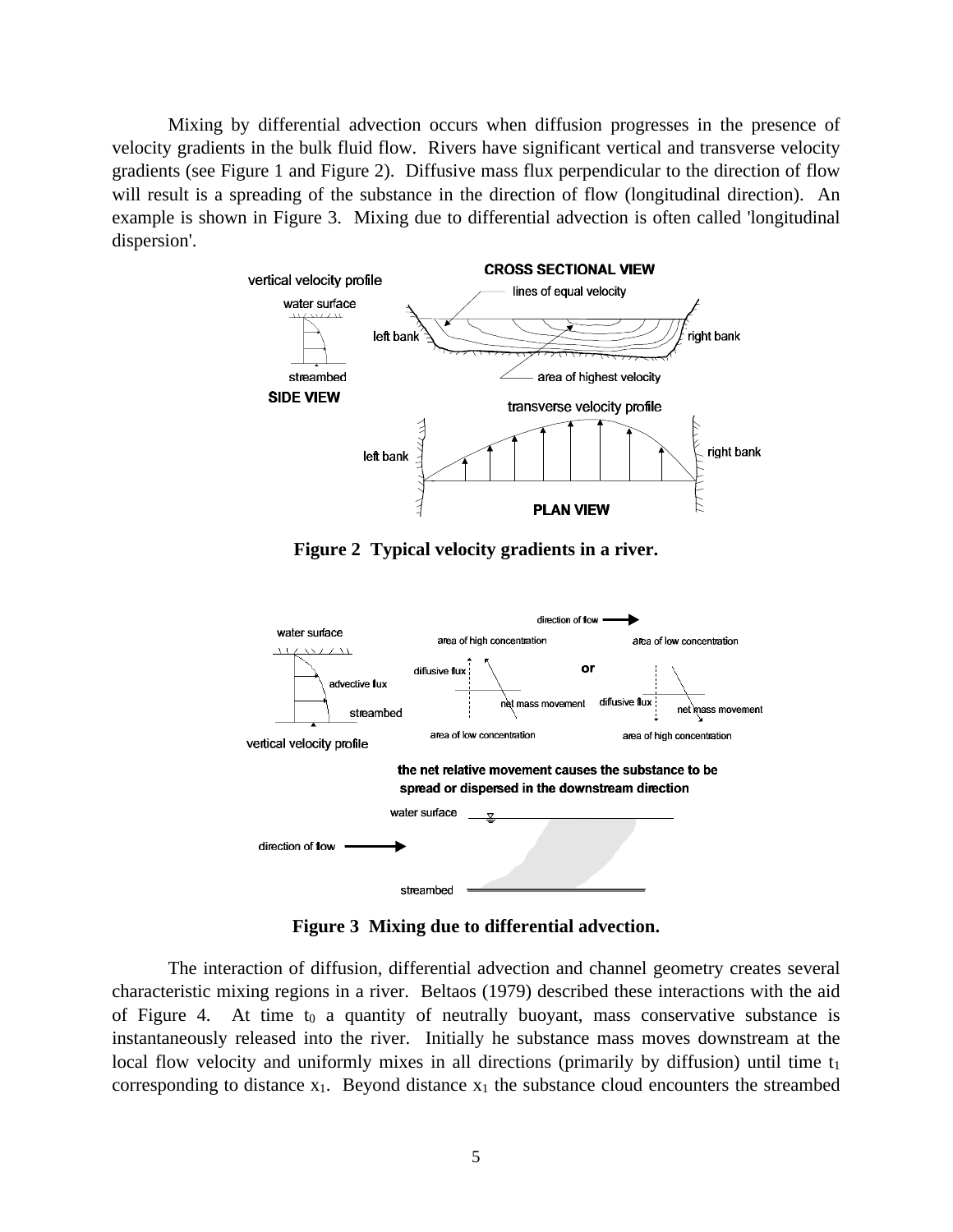and velocities that are significantly different than the original local velocity at  $t_0$ . The substance cloud then begins to distort due to differential advection.



**Figure 4 Typical spread of pollutant mass in each of the characteristic mixing regions.**

At  $x_2$  the main body of the substance cloud has become uniformly mixed in the vertical due to the 'no mass flux' boundary conditions of the streambed and the water surface. The cloud has become stretched into a crescent shape under the influence of longitudinal dispersion and transverse diffusion. Transverse spreading of the substance continues until the edges of the cloud encounter the stream banks at  $x_3$ . Eventually at  $x_4$  near uniform concentration levels are established across the stream due to the 'no mass flux' boundary conditions at the stream banks. Beyond x4 the cloud continues to stretch in the longitudinal direction.

The region  $x_0$  to  $x_2$  is called the three-dimensional mixing zone because concentration gradients exist in the vertical, transverse and longitudinal directions. Between  $x_2$  and  $x_4$  the most significant concentration gradients only exist in the transverse and longitudinal directions. This region is called the two-dimensional or transverse mixing zone because the transverse concentration gradients are dominant. Beyond  $x_4$  the most significant concentration gradients exist in the longitudinal direction and the region is called the one-dimensional or longitudinal mixing zone.

#### **Mathematical Representation**

Mixing and transport models have been developed using principles of fluid mechanics, mass transport and numerical methods. The basis for all models is the three-dimensional mass balance equation for neutrally buoyant substances derived for steady state river flow conditions (see Putz, 1996 for details). However, rivers have a large width to depth ratio, therefore effluent discharged to the river will rapidly mix in the vertical compared to the transverse and longitudinal directions (see Figure 1 for the coordinate system definition). The distance required establishing uniform vertical concentrations is in the order of 50 to 100 river depths downstream of the source. Hence, for practical applications the general three-dimensional mass balance equation is depth-averaged resulting in the following two-dimensional equation (see Putz, 1983 for details):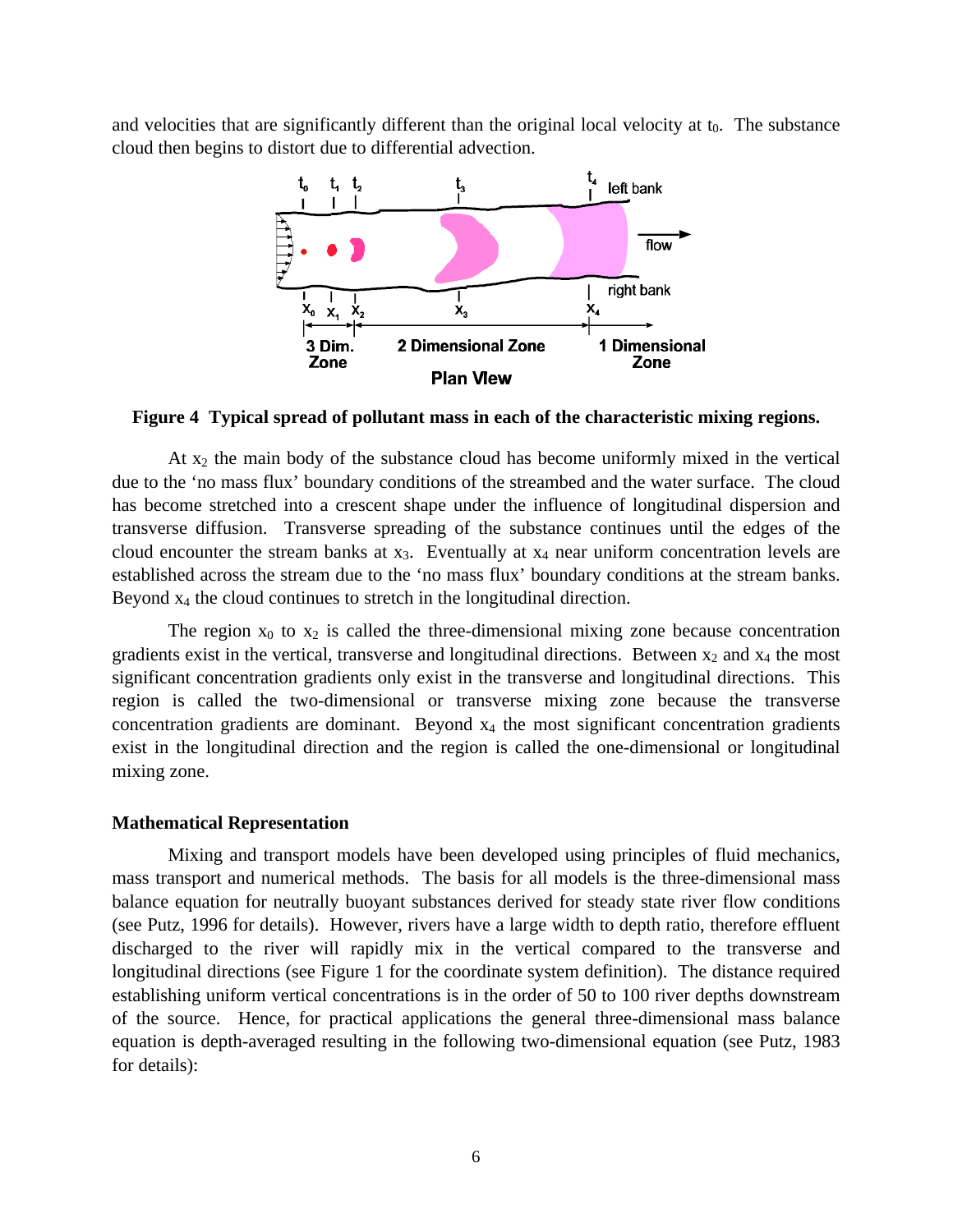$$
\frac{\partial}{\partial t}(\mathbf{h}\,\mathbf{c}) + \frac{\partial}{\partial x}(\mathbf{h}\,\mathbf{u}\mathbf{c}) + \frac{\partial}{\partial z}(\mathbf{h}\,\mathbf{w}\mathbf{c}) = \frac{\partial}{\partial x}\left(\mathbf{h}\,\mathbf{E}_{x}\frac{\partial\mathbf{c}}{\partial x}\right) + \frac{\partial}{\partial z}\left(\mathbf{h}\,\mathbf{E}_{z}\frac{\partial\mathbf{c}}{\partial z}\right)
$$
 [1]

where:  $\frac{0}{2}$ (hc) ∂ t  $\frac{\partial}{\partial x}$ (hc) represents the change in concentration with time,

$$
\frac{\partial}{\partial x}(\text{huc}), \frac{\partial}{\partial z}(\text{hwc}) \text{ represent changes in concentration due to advective flux,}
$$
\n
$$
\frac{\partial}{\partial x} \left( hE_x \frac{\partial c}{\partial x} \right) \frac{\partial}{\partial z} \left( hE_z \frac{\partial c}{\partial z} \right)
$$
\n
$$
\text{represent changes in concentration due to diffusive flux and differential advection,}
$$

 $E_x$  and  $E_z$  are the longitudinal and transverse mixing coefficients; h is the local depth, u, and w are velocities in the x and z directions (see Figure 1) and c is concentration. Note u, w and c are time and depth-averaged quantities

River mixing models are generally based upon further simplifications of [1]. At some distance downstream of the effluent source, in what is termed the longitudinal or one-dimensional zone, the mixing has progressed to the extent that uniform concentrations have been established across the river channel (i.e. in the transverse direction). Under these conditions and assuming the channel to be prismatic [1] can be reduced to:

$$
h\frac{\partial c}{\partial t} + hu\frac{\partial c}{\partial x} = h E_x \frac{\partial^2 c}{\partial x^2}
$$
 [2]

Investigators have developed analytical and numerical solutions for the longitudinal mixing zone based upon [2]. However, as stated by Beltaos (1979), the distance required to establish uniform concentrations across the channel increases with the square of the channel width and therefore the practical value of these models can be limited by the channel size. Typically the distance to uniform concentration can be expected to be in the range of 100 to 350 river widths. Furthermore, in many situations the river region of primary interest is often within the transverse mixing zone where limited dilution of the effluent has occurred and large concentration gradients exist across the channel.

Within the transverse mixing zone, it can be shown using order of magnitude analysis that ∂c/∂z is much greater in magnitude than ∂c/∂x. Therefore, the diffusive flux in the transverse direction is much greater than in the longitudinal direction. Applying this simplification, assuming a prismatic channel and that the advective transport in the z direction is negligible (i.e.  $w = 0$ ), then [1] reduces to (see Putz, 1983 for details):

$$
h\frac{\partial c}{\partial t} + hu\frac{\partial c}{\partial x} = \frac{\partial}{\partial z}(h E_z \frac{\partial c}{\partial z})
$$
 [3]

If the effluent input mass flux is steady state, a time independent concentration distribution will be established downstream of the source. For steady state conditions [3] may be further simplified by omitting the time differential.

Several mixing models have been developed for steady state conditions in the transverse mixing zone (examples are Lau and Krishnappan, 1981; McCorquodale et. al., 1983; and Gowda, 1984). Some use cartesian coordinates as in [3]. Others utilize a streamtube approach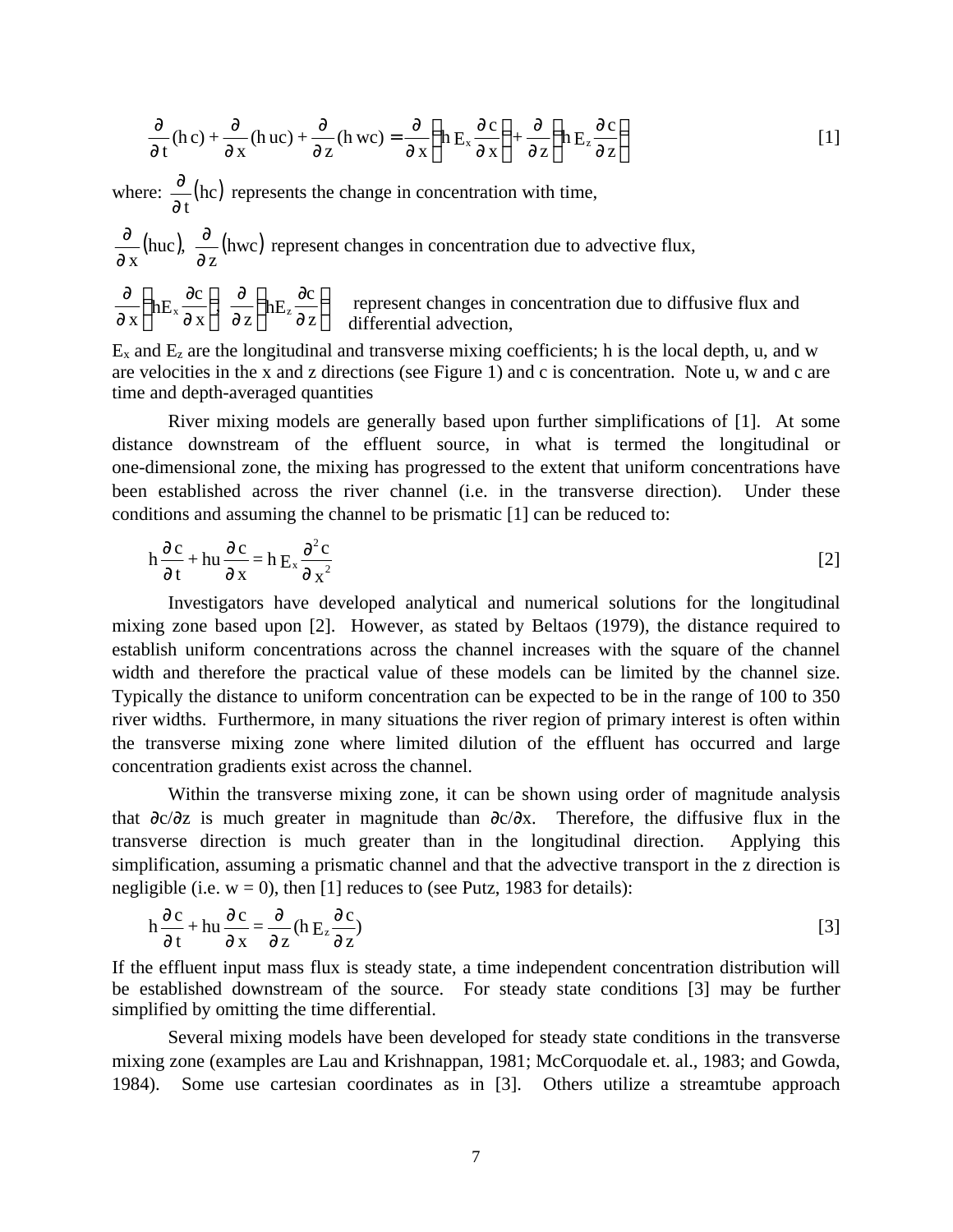employing a transformation of the transverse coordinate z, to cumulative flow q. Cumulative flow is determined as follows:

$$
q_{(z)} = \int_{0}^{z} uh \ dz
$$
 [4]

where  $z = 0$  represents the left bank (looking downstream) as shown in Figure 5; and u is the depth averaged velocity in the direction of flow. At the right bank  $z = W$ , the total stream width, and  $q = Q$ , the total stream discharge. Transverse coordinates are then expressed as a dimensionless  $q/O$  ratio, where  $q/O=0$  is the left bank and  $q/O=1$  is the right bank.



**Figure 5 Transverse coordinate transformation.**

The q transformation converts the plan view of a natural stream of variable width to a simple rectilinear form of constant width Q. A line of constant q along the stream represents a streamline and adjacent lines of constant q define a streamtube. There is no average flow across a streamline and therefore no depth-averaged transverse advection. The adaptation of a streamtube approach for representation of the river flow (Yotsukura and Cobb, 1972) and the use of this concept in the numerical solution of [3] further justifies not including a transverse advective term in [3].

The magnitude of the transverse mixing coefficient  $E<sub>z</sub>$  represents the amount of mixing which occurs or how quickly an effluent plume will spread across a channel. It is generally given by an expression in the form<sup>2</sup>:

$$
E_z = \beta L \Omega
$$

where L is a length scale representative of the mixing length or eddy size,  $\Omega$  is a velocity scale representative of the level of turbulence, and β is the dimensionless transverse mixing coefficient. The length scale is generally taken to be the local depth h, or the channel average stream depth H. The velocity scale is generally taken to be the local shear velocity u\* or the channel average U\* given by the expression:

$$
u^* = \sqrt{grS} \quad \text{or} \quad U^* = \sqrt{gRS}
$$

 $\overline{a}$ 

<sup>2</sup> See Putz (1996) for a review of the development of this expression and methods for estimating  $E_z$ .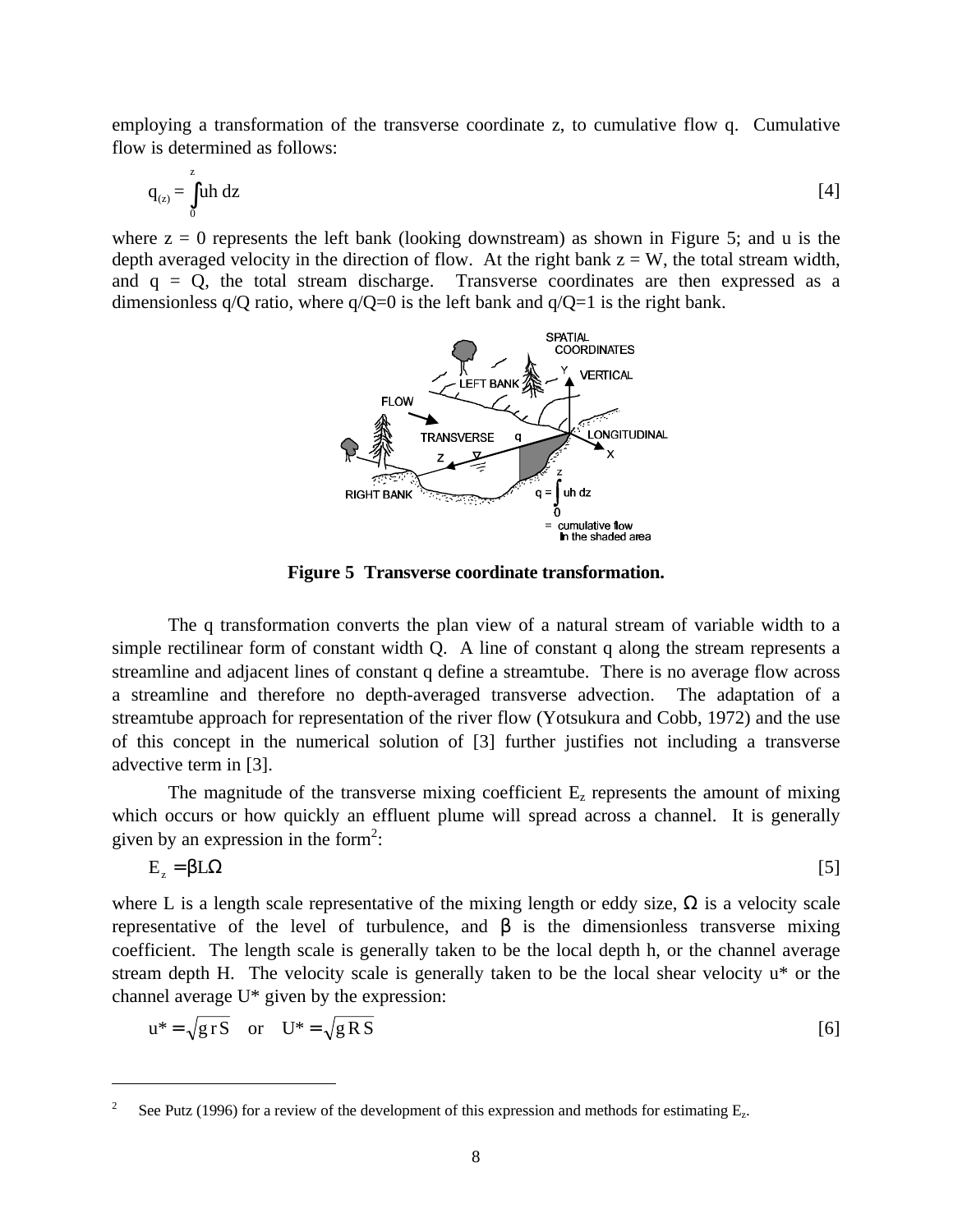where g is the gravitational constant, r is the local hydraulic radius, R is the channel average hydraulic radius, and S is the slope of the energy grade line (slope of the water surface for uniform flow). The dimensionless transverse mixing coefficient  $\beta$  is used to characterize the mixing in a river reach. If  $\beta$  is known, or can be estimated, then  $E_z$  can be determined with [5] using the appropriate value of the length and velocity scale for a particular location on the river.

#### **AOG Modelling Procedure**

Substance concentrations resulting from an intermittent or fluctuating discharge into a river can not be satisfactorily modelled in the two-dimensional zone using [2] (the one-dimensional situation) or the steady state versions of [1] or [3]. In such cases, a complete two-dimensional time dependent model is required.

Two-dimensional, time dependent modelling techniques have been described by Holly (1975), and Harden and Shen (1979). These methods employ elaborate implicit finite difference techniques for numerical solution of [1] at grid points superimposed at regular longitudinal spacing along the river channel. These methods are complicated and are susceptible to numerical dispersion errors. The root of the problem is associated with the grid spacing used to discretize the river channel and the selected time increment. In order to minimize numerical dispersion the grid spacing and time increment must be carefully selected to optimize the solution method. Unfortunately, with a natural channel the varying depths, velocities, and widths make it impossible to achieve this optimum over the entire channel when regular grid spacing is employed. In addition to these technical numerical problems, only steady-state field data have been presented for verification of these models.

An alternative approach for solving [3] was proposed by Fischer (1968). This approach uses a streamtube representation of the river and separates the mixing process into two substeps for each time increment. First, the advective mass flux is simulated by simple translation of the concentration by one increment down each streamtube. Second, the transverse diffusion between adjacent streamtubes is simulated using a Fickian diffusion model. Fischer's method does not solve the governing differential equation directly, however, the method is very appealing in that it seeks simplification through a physical understanding of the processes involved (Beltaos and Arora, 1988).

Fischer's approach requires near complete mass exchange between successive streamtube elements for the advective substep. This requirement is only fulfilled if the dimensionless parameter  $C_r$  (Courant No.) is equal to one for each streamtube element (i.e.  $C_r = 1$ ). Courant No. is given by the expression:

$$
C_r = u\Delta t / \Delta x \tag{7}
$$

where u is the mean flow velocity through the element, Δt is the magnitude of the time step and Δx is the length of the element. Holly (1975) demonstrated that the method is highly subject to numerical diffusion errors if this condition is not meet. This dictates that for application of Fischer's approach to rivers (with transverse and longitudinal variations in mean velocity), it is necessary to vary  $\Delta t$  and/or  $\Delta x$  to maintain Cr = 1 for each element in a grid representation of the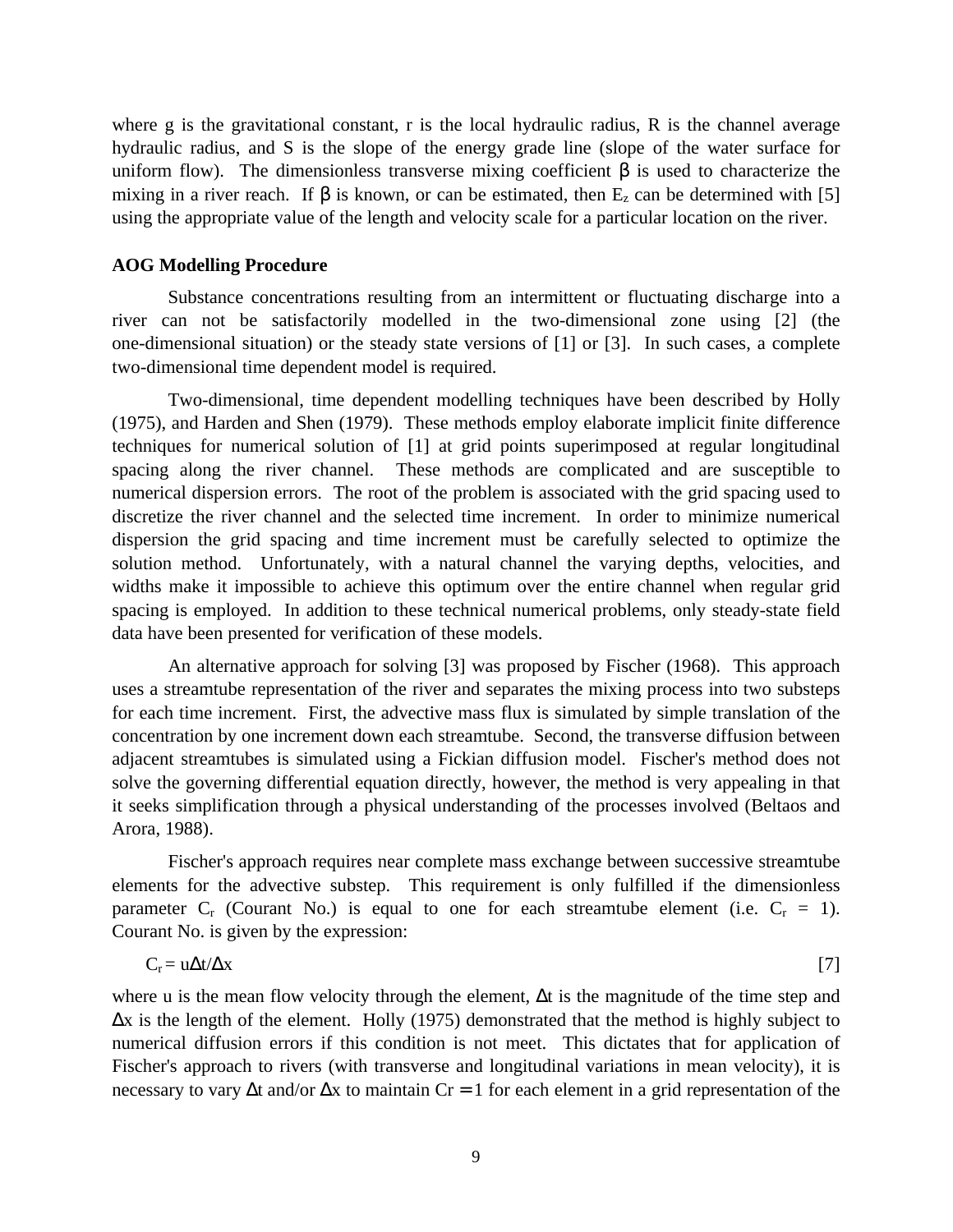channel. In effect, an optimized grid must be generated rather than the more customary symmetrical grid (the method was later termed the Advection Optimized Grid or AOG method). Given the complexity and the lack of adequate verification of the elaborate implicit schemes, Sobey (1981) suggested that Fischer's approach be further investigated.

Beltaos (1978), and Beltaos and Arora (1988) reported the development of a twodimensional mixing model based upon the AOG approach. The longitudinal grid spacing employed by the model is selected based upon flow velocity in each streamtube and ensures  $Cr = 1$  for each element. An example of the grid structure is shown in Figure 6. At each time step in the advective substep there is complete exchange from element(i,j) to element(i+1,j) which eliminates the numerical diffusion error mentioned above.



**Figure 6 Asymmetrical grid space.**

The diffusive substep then distributes mass laterally between streamtubes using a Fick's law approximation. Because of the asymmetrical nature of the grid, the elements are not aligned. For element(i,j), shown in Figure 6, the diffusive exchange with each neighbouring element sharing a portion of its side boundary is simulated as follows:

$$
(\Delta c_{i,j}) Vol_{i,j} = E^{1} \left[ \frac{c_{1,j-1} - c_{i,j}}{\Delta z_{i,1}} \right] a_{i,1} \Delta t + E^{1+1} \left[ \frac{c_{1+1,j-1} - c_{i,j}}{\Delta z_{1,1+1}} \right] a_{i,1+1} \Delta t
$$
  
+ 
$$
E^{1+2} \left[ \frac{c_{1+2,j-1} - c_{i,j}}{\Delta z_{i,1+2}} \right] a_{i,1+2} \Delta t + E^{r} \left[ \frac{c_{r,j+1} - c_{i,j}}{\Delta z_{i,r}} \right] a_{i,r} \Delta t + E^{r+1} \left[ \frac{c_{r+1,j+1} - c_{i,j}}{\Delta z_{i,r+1}} \right] a_{i,r+1} \Delta t
$$

where:  $\Delta c_{i,j}$  is the change in concentration of element(i,j),  $Vol_{i,j}$  is the volume of element(i,j),  $a_{i,m}$  is the side boundary area shared between element i,j and an adjacent element,  $\Delta z$ <sub>i,m</sub> is the average distance between centroids of adjacent elements,  $E<sup>m</sup>$  is the local transverse mixing coefficient between adjacent elements, and Δt is the duration of the time step.

Vol<sub>i,j</sub>, a<sub>i,m</sub> and  $\Delta z$ <sub>i,m</sub> are calculated using the dimensions of each element. The element dimensions are calculated based upon hydrometric survey data and stored in an array by a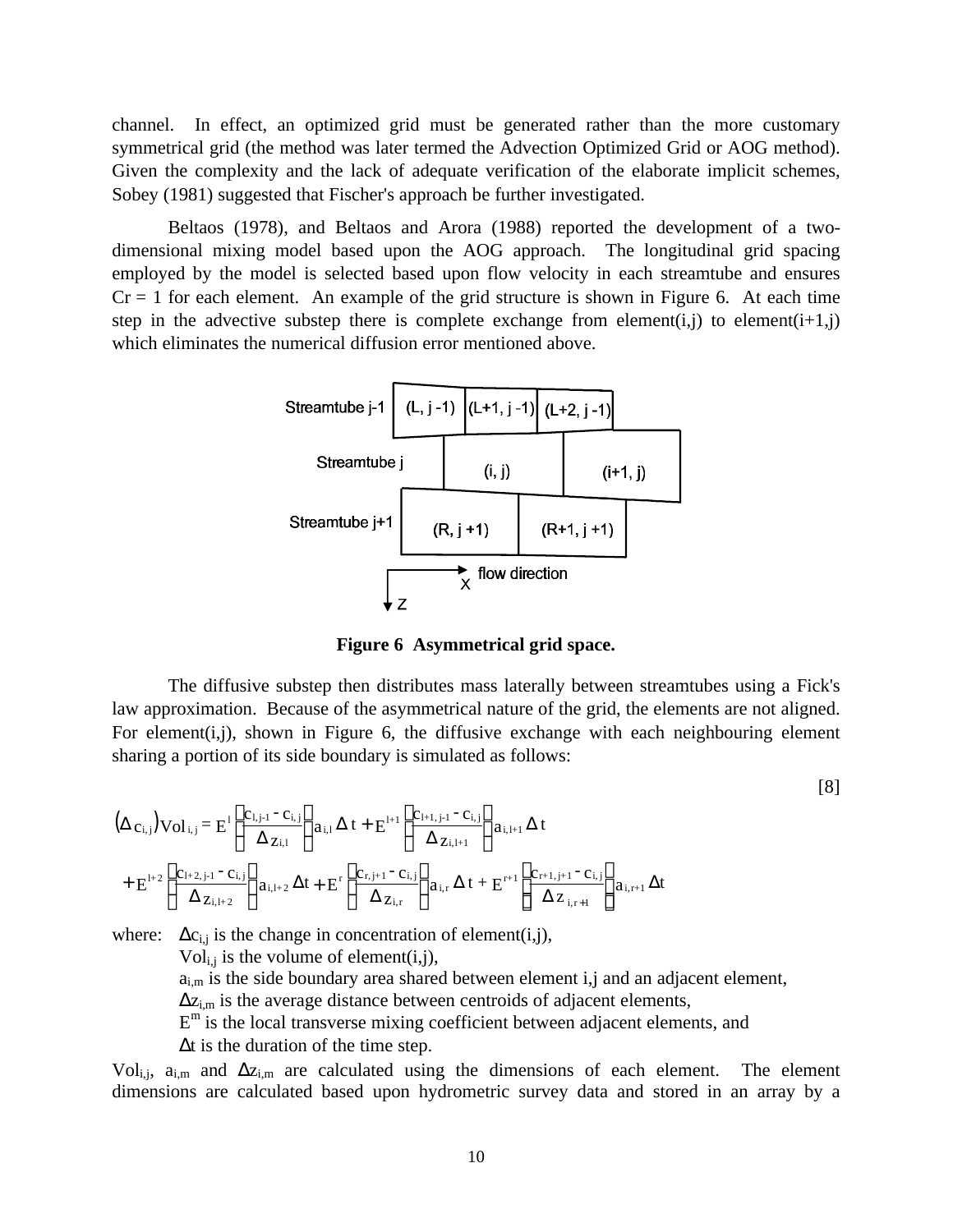preprocessing program. The element characteristics are recalled as required during the mixing computations. Beltaos (1978) noted that the diffusion substep might be subject to a numerical diffusion error if the  $\Delta x/\Delta z$  ratio is too large. A limit of  $\Delta x/\Delta z$  < 10 is suggested for good results.

Beltaos used previously published results from laboratory experiments and field measurements at a single cross section during a slug tracer test on the Athabasca River to access the model. The comparison of the model output to the field tracer test gave good results although there was some minor translation in the time scales of the measured and simulated concentration vs. time curves.

Luk et al. (1990) also developed a two-dimensional unsteady effluent source model based upon the AOG approach. The model was accessed using a two-dimensional unsteady tracer test in a sinusoidal curved laboratory channel. Luk et al. also investigated the potential effect of varying the sequence of the advective, diffusive and reactive substeps within a time step but could not identify any problems.

Putz (1996) developed a microcomputer-based version of the AOG model and provided a much more extensive verification of the method using data from previously conducted slug tracer tests on the Peace, North Saskatchewan and Slave Rivers. A critical factor identified for successful application of the model is to have adequate definition of the river channel geometry in the transverse mixing zone. This requirement is much more significant for time dependent modelling than for steady state conditions. The results of these model assessments were reported by Putz and Smith (1998). A version of the AOG model developed by Putz was used for all the mixing analysis described in this report. Details of the model structure, input requirements, output options, grid construction etc. are described by Putz (1996).

The separation of the mixing process in the AOG model into substeps during each time increment allows relatively easy incorporation of reaction subroutines into the numerical scheme. For example the equation governing the mixing and first order decay of carbonaceous BOD is:

$$
\frac{\partial L}{\partial t} + u \frac{\partial L}{\partial x} = u \frac{\partial}{\partial z} (E_z \frac{\partial L}{\partial z}) - K_d L
$$
 [9]

in which L is carbonaceous BOD and  $K_d$  is a first order rate constant for decay of L. The change in BOD concentration during each time step within each element is then given by:

$$
\Delta L_{i,j} = -K_d L_{i,j} \Delta \text{tor} L_{i,j,t+\Delta t} = L_{i,j,t} e^{-K_d \Delta t}
$$
\n<sup>(10)</sup>

Similarly, more complex reaction terms can easily be incorporated, provided the kinetics of the reaction is known. Mass flux at the water-air and/or the water-bed interfaces can also be incorporated as the areal dimensions of the streamtube elements are readily available from the output of the preprocessing program used to generate the asymmetrical grid. Two applications of the AOG model for simulation of non-conservative substances are described by Putz (1996). These applications include simulation of BOD and dissolved oxygen concentrations in the South Saskatchewan River downstream of a wastewater treatment plant, and simulation of methoxychlor levels in the Athabasca River after a short duration release of the insecticide.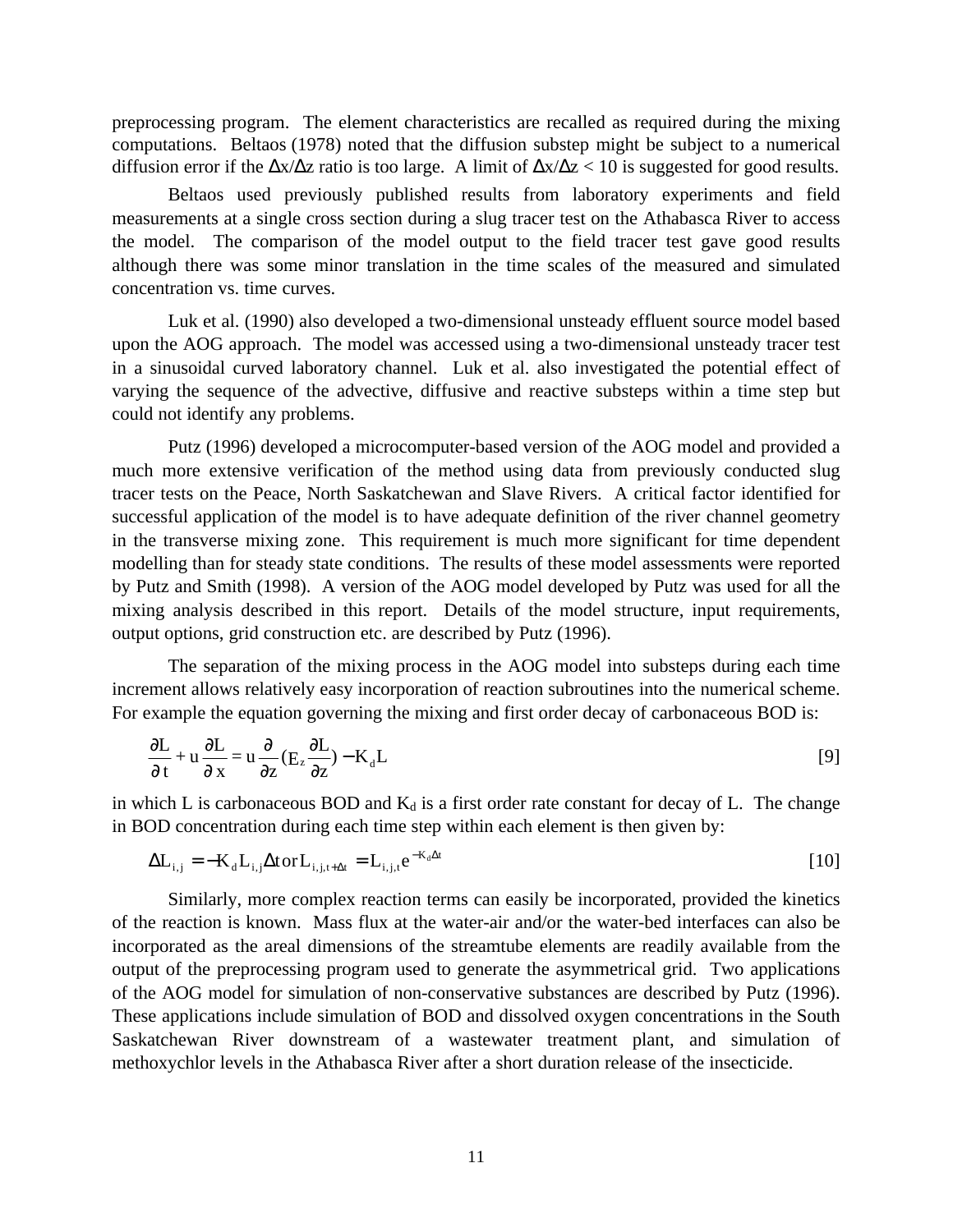## **SITE CHARACTERIZATION**

#### **Introduction**

The tracer tests were conducted on the Athabasca River near Boyle, Alberta. The study reach extends for approximately 32 km. downstream of the diffuser structure of Alberta Pacific Forest Industries pulp mill. A plan view of the study reach is shown in Figure 7. The confluence of the La Biche River and Calling River are located at approximately 17 km. and 33 km., respectively, downstream of the mill diffuser structure. Extensive hydrometric surveys of the study reach were conducted August 19 to 24, 1997. Previous surveys had been conducted in October 1994 (low flow, open water) and February 1995 (ice covered conditions) for Alberta Pacific Forest Industries (Beak Consultants Ltd., 1995).

#### **Hydrometric Data**

#### *Cross-section Surveys*

Seventeen cross sections were established in the study reach during the 1997 surveys. The location of each section in relation to the Alberta Pacific Forest Industries diffuser structure was measured using Global Positioning System (GPS) equipment. Water depths across each section were measured using echo sounding equipment. The position of the sounding boat during the depth surveys was also determined by GPS measurements. The locations of these cross sections (designated SFMNCE) are shown in Figure 7. Additional cross section information was available from the two previous surveys by Beak Consultants Ltd. The positions of these sections (designated BEAK) are also shown in Figure 7.

Cross section data tabulations and plots were then prepared for each section location for the dates on which of tracer tests were conducted. This required minor adjustments of the survey measurements to account for change in river flow between the survey date and the tracer test date. An example data tabulation and plot is shown in Table 1 and Figure 8. Odigboh (1999) presents the complete set of cross section tabulations and plots for the study reach.

#### *Channel Slope*

The average slope of the water surface through the study reach was determined to be 0.000166 m/m using elevation measurements taken using GPS equipment. Approximately 10 to 15 individual measurements of the water surface were recorded at each transect as the depth soundings were conducted. The average of these measurements at each transect was plotted versus distance and the best fit line through these points was used to approximate the slope of the water surface through the reach (Odigboh, 1999).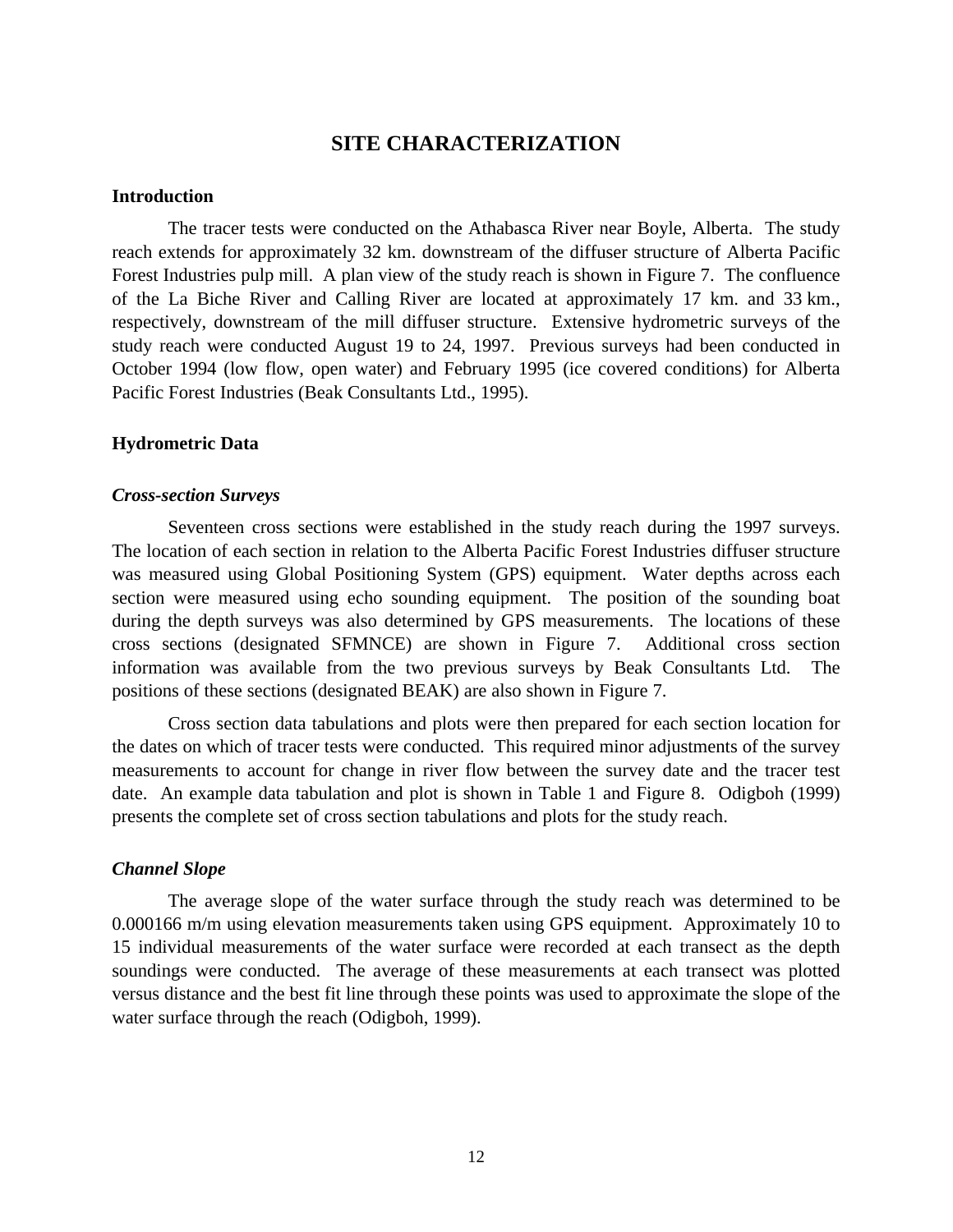#### *Velocity and Discharge*

Environment Canada monitors the Athabasca River flow at the town of Athabasca approximately 40 km. upstream of the study reach. The flow time to the study reach is approximately one day. The monitored flow at the gauging station at Athabasca was used to estimate the discharge in the study reach accounting for the time lag.



**Figure 7 Athabasca River study reach downstream of the Alberta Pacific Forest Industries diffuser structure.**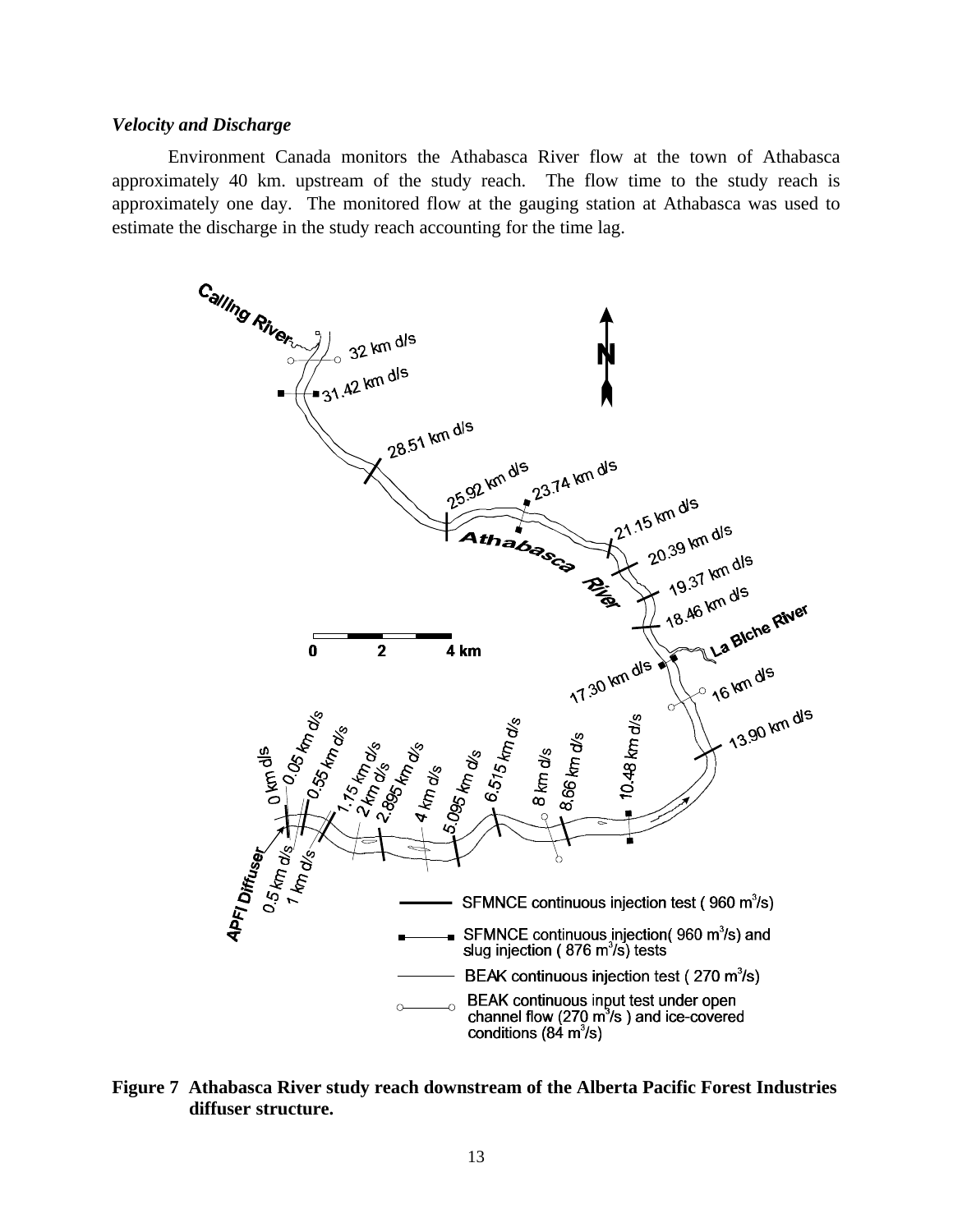| X-section:<br>Date:   |             | Athabasca River, 10.48 km d/s<br>August 21, 1997 |                                        |           |           |       |              |              |
|-----------------------|-------------|--------------------------------------------------|----------------------------------------|-----------|-----------|-------|--------------|--------------|
| Discharge $(m^3/s)$ : |             | 960.00                                           | Estimated water surface elevation (m): |           |           |       |              | 499.80       |
| Width (m):            |             | 415.64                                           | 1.35<br>Left bank $(LB) =$             |           |           |       | 499.80       |              |
| Mean depth (m):       |             | 2.38                                             | Right bank $(RB) =$<br>416.99          |           |           |       | 499.80       |              |
| Area $(m2)$ :         |             | 987.63                                           |                                        |           |           |       |              |              |
| Mean velocity (m/s):  |             | 0.97                                             |                                        |           |           |       |              |              |
|                       |             |                                                  |                                        |           |           |       |              |              |
| $Sta.$ (m)            | $Elev.$ (m) | h(m)                                             | w/W                                    | $u$ (m/s) | $DQ(m^3)$ | q/Q   | Area $(m^2)$ | adj. U (m/s) |
| 1.35                  | 499.80      | 0.00                                             | 0.000                                  | 0.000     | 0.00      | 0.000 | 0.00         | 0.000        |
| 9.50                  | 498.59      | 1.21                                             | 0.020                                  | 0.619     | 1.52      | 0.002 | 4.92         | 0.608        |
| 28.52                 | 498.14      | 1.66                                             | 0.065                                  | 0.765     | 18.86     | 0.021 | 32.18        | 0.752        |
| 48.05                 | 497.62      | 2.18                                             | 0.112                                  | 0.917     | 31.54     | 0.053 | 69.67        | 0.901        |
| 67.44                 | 497.30      | 2.50                                             | 0.159                                  | 1.006     | 43.65     | 0.098 | 115.06       | 0.989        |
| 86.35                 | 497.30      | 2.50                                             | 0.205                                  | 1.006     | 47.62     | 0.147 | 162.38       | 0.989        |
| 115.83                | 497.30      | 2.50                                             | 0.275                                  | 1.006     | 74.23     | 0.223 | 236.15       | 0.989        |
| 145.83                | 497.30      | 2.50                                             | 0.348                                  | 1.006     | 75.56     | 0.300 | 311.24       | 0.989        |
| 176.25                | 497.36      | 2.44                                             | 0.421                                  | 0.989     | 74.98     | 0.377 | 386.40       | 0.971        |
| 206.14                | 497.23      | 2.57                                             | 0.493                                  | 1.024     | 75.27     | 0.454 | 461.20       | 1.006        |
| 242.88                | 497.23      | 2.57                                             | 0.581                                  | 1.024     | 96.56     | 0.552 | 555.54       | 1.006        |
| 280.31                | 497.23      | 2.57                                             | 0.671                                  | 1.024     | 98.37     | 0.653 | 651.64       | 1.006        |
| 311.47                | 497.10      | 2.70                                             | 0.746                                  | 1.058     | 85.37     | 0.740 | 733.68       | 1.039        |
| 342.29                | 497.17      | 2.63                                             | 0.820                                  | 1.041     | 86.17     | 0.829 | 815.80       | 1.022        |
| 370.88                | 497.04      | 2.76                                             | 0.889                                  | 1.075     | 81.54     | 0.912 | 892.89       | 1.056        |
| 399.86                | 497.43      | 2.37                                             | 0.959                                  | 0.971     | 76.11     | 0.990 | 967.30       | 0.954        |
| 416.99                | 499.80      | 0.00                                             | 1.000                                  | 0.000     | 9.87      | 1.000 | 987.63       | 0.000        |
|                       |             |                                                  | Est. total $=$                         |           | 977.22    |       |              |              |

# **Table 1 Example cross section data tabulation.**



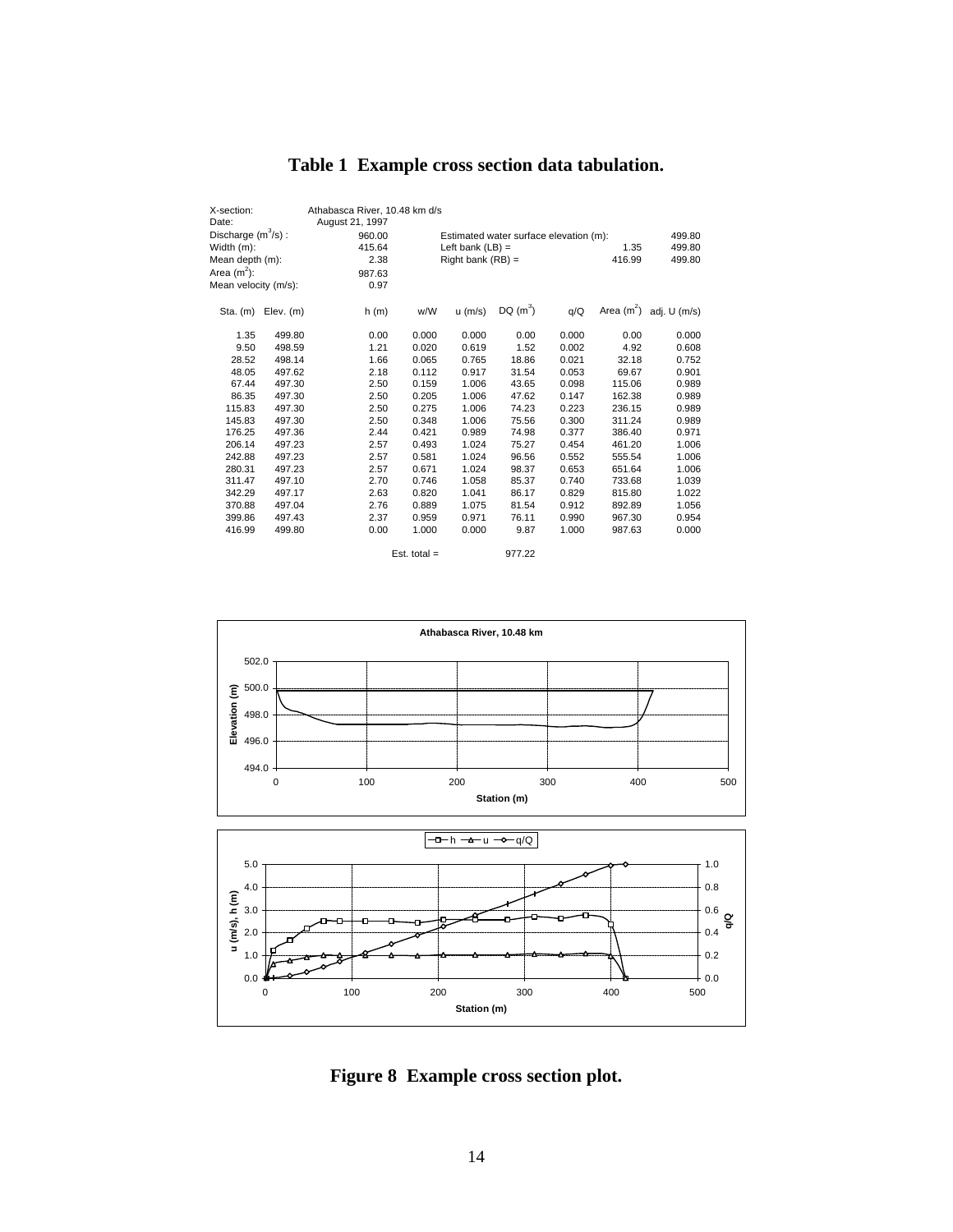A synthesized velocity distribution across each section was prepared using Manning's equation, average depth H, located depth h, and average velocity U.

$$
u = \frac{1}{n} r^{2/3} S^{1/2} \text{ and } U = \frac{1}{n} R^{2/3} S^{1/2} \therefore u = U \left(\frac{h}{H}\right)^{2/3}
$$
 [11]

H and U are determined using the cross section area A and width W from hydrometric surveys and the total river flow Q. The synthesized velocity distribution and local depths were used to estimate the q distribution according [4]. Odigboh (1999) gives the details of this procedure. A tabulation and plot of local velocity u, and dimensionless cumulative flow q/Q was prepared for each cross section (an example is presented in Table 1 and Figure 8 ).

Velocity and discharge measurements were taken at seven cross sections during the 1997 field surveys. These measurements were used primarily as a check against the synthesized velocity distributions, and a check of the monitored discharge. All velocity measurements were taken utilizing a Price type velocity meter suspended with a cable and weight from the survey boat (see Odigboh, 1999 for further details). A sufficient number of measurements were taken across each section to allow a reasonably accurate estimate of the discharge (10 locations in most cases). Distances to the banks from the survey boat were determined using a laser electronic distance measuring device.

River total discharge calculated based upon velocity measurements and those reported at the gauging station (accounting for the one day lag) are shown in Table 2. In all but one case, the error is less than 6%. The gauging station data were used in the preparation of velocity and flow distributions for use in the modelling procedures.

| Date          | <b>Transect</b><br>(km) | Gauge discharge <sup>a</sup><br>$(m^3/s)$ | Meas. discharge<br>$(m^3/s)$ | $\frac{0}{0}$<br>diff. |
|---------------|-------------------------|-------------------------------------------|------------------------------|------------------------|
| Aug. 19, 1997 | 11.50                   | 1049                                      | 859                          | $-18.0$                |
| Aug. 19, 1997 | 28.95                   | 1049                                      | 1027                         | $-2.1$                 |
| Aug. 20, 1997 | 65.15                   | 1083                                      | 1046                         | $-0.3$                 |
| Aug. 20, 1997 | 10.48                   | 1083                                      | 1035                         | $-4.4$                 |
| Aug. 23, 1997 | 17.30                   | 831                                       | 802                          | $-3.5$                 |
| Aug. 24, 1997 | 23.74                   | 780                                       | 826                          | $+5.9$                 |
| Aug. 23, 1997 | 31.42                   | 831                                       | 822                          | $-1.1$                 |

**Table 2 Gauging station discharge versus discharge measurements.**

<sup>a</sup> average daily flow reported at the gauging station

The discharge measurements taken on August 23 were located upstream and downstream of the confluence with the La Biche River (~17.5 km downstream). The difference in these flow measurements indicates the La Biche River discharge is approximately 20  $m^3/s$ .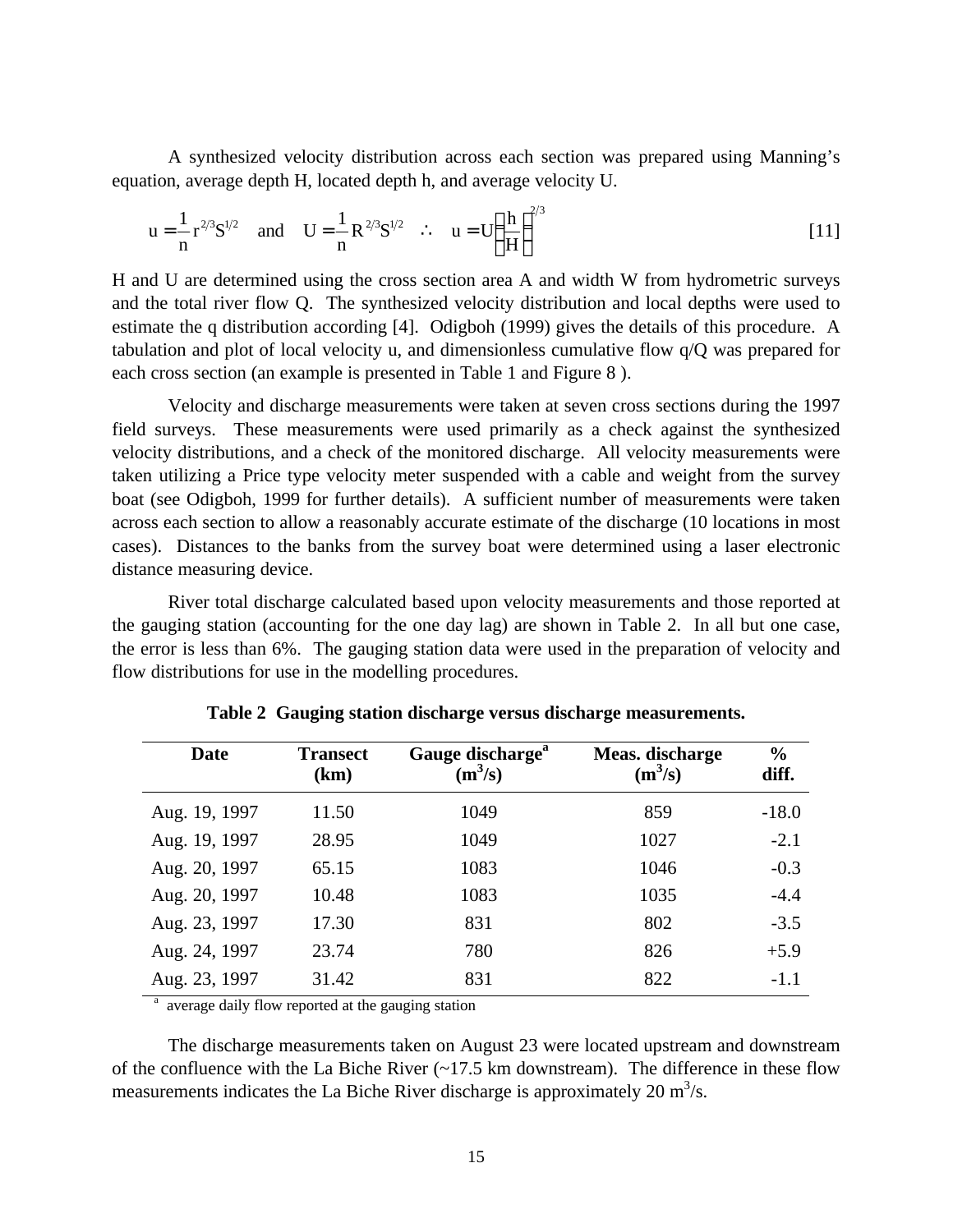An example comparison plot of measured and synthesized velocities across a section is shown in Figure 9. Odigboh (1999) presents a complete set of these comparisons. For the majority of the sections, the measured and synthesized velocities demonstrate reasonable agreement. Therefore, synthesized velocities were used for the preparation of data files used in the modelling procedures.



**Figure 9 Measured and synthesized velocity distribution at 10.48 km. downstream.**

#### *Summary*

A summary of the study reach characteristics compiled from the 1997 SFMNCE surveys and from surveys reported by Beak Consultants Ltd. (1995) is presented in Table 1. The data shown are reach characteristics for the days upon which tracer tests were conducted.

| <b>Parameter</b>           | Feb., $1995^{\circ}$          | Oct., 1994 <sup>a</sup>       | Aug., $1997^b$               |  |
|----------------------------|-------------------------------|-------------------------------|------------------------------|--|
| Flow, $m^3/s$              | 84 (ice-covered)              | 270 (open water)              | 960 (open water)             |  |
| Sections surveyed          | 4                             |                               |                              |  |
| Avg. width (range), m      | 250 (187 to 326)              | 283 (203 to 350)              | 302 (209 to 467)             |  |
| Avg. depth (range), m      | 1.1 $(1.0 \text{ to } 1.3)$   | 1.5 $(1.2 \text{ to } 2.0)$   | 2.92 $(2.1 \text{ to } 3.4)$ |  |
| Avg. velocity (range), m/s | $0.3$ $(0.3 \text{ to } 0.4)$ | $0.7$ $(0.6 \text{ to } 1.0)$ | 1.2 $(1.0 \text{ to } 1.4)$  |  |

**Table 3 Summary of Athabasca River study reach characteristics.**

notes:<sup>a</sup> Characteristics are based upon cross section surveys reported by Beak Consultants Ltd. (1995) b Characteristics are based upon SFMNCE surveys. Tracer tests were conducted at flows of 960  $m<sup>3</sup>/s$  and 876 m<sup>3</sup>/s. Characteristics for each were very similar therefore, only the 960 m<sup>3</sup>/s data are shown here.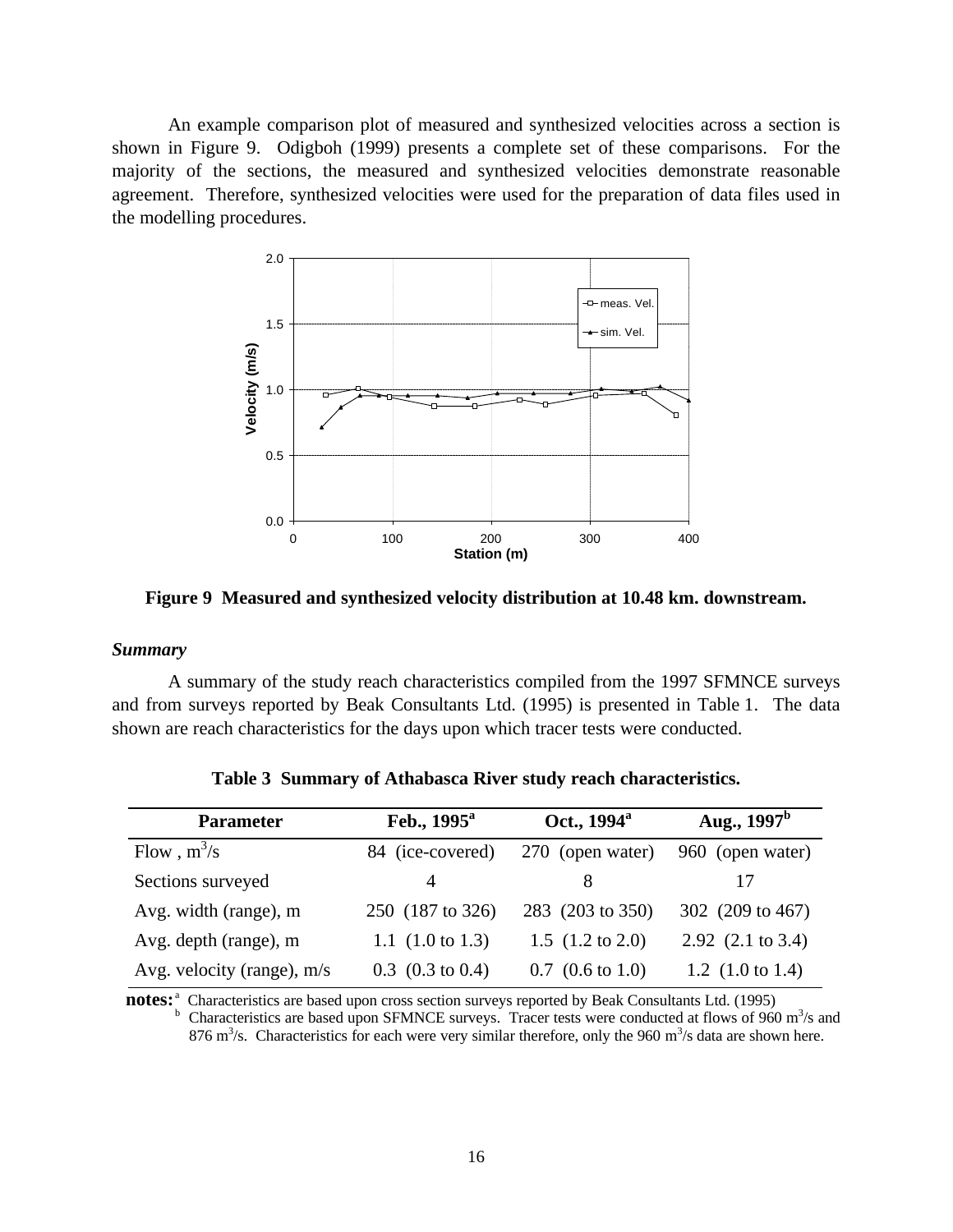## **TRACER TESTS**

#### **Introduction**

Two tracer tests were conducted in August 1997 downstream of the Alberta Pacific Forest Industries effluent diffuser. While compiling background information in order to plan these SFMNCE tracer tests it was discovered that two previous tracer tests had been conducted at this location for Alberta Pacific. The four tracer tests cover a range of flow and input conditions as outlined below:

- 84 m<sup>3</sup>/s, ice cover, February 1995, continuous tracer input,
- 270  $\text{m}^3$ /s, open water, October 1994, continuous tracer input,
- 960  $\text{m}^3$ /s, open water, August 1997, continuous tracer input, and
- 876 m<sup>3</sup>/s, open water, August 1997, slug input of tracer.

Odigboh (1999) presents the methodologies for the SFMNCE tests. Beak Consultants Ltd. (1995) describe the methodologies for the October 1994 and February 1995. A brief summary of input conditions and sampling for the four tests are presented in this report.

#### **Input Conditions**

For each of the continuous input tests Rhodamine WT fluorescent dye was injected at a constant mass flow rate into the mill treated effluent pipeline. The tracer entered the river with the treated mill effluent via the submerged diffuser structure located below the river bed. The diffuser is 52 m long with 25 outlet ports (20 of which were in operation in August 1997), oriented approximately perpendicular to the river flow, and located close to the right bank (looking downstream) of the river.

A sufficiently long period of continuous injection was maintained during each test to establish steady-state concentration conditions at each section in the river. A summary of the input conditions for each of the continuous input tests is presented in Table 4.

| Date                    | q <sub>in</sub><br>(mL/min) | $\mathbf{C_{0}}$<br>$(\mu g/L)$ | $(m^3/s)$ | <b>Duration</b><br>(hours) | $\rm{C}_{\infty}$<br>$((\mu g/L))$ |
|-------------------------|-----------------------------|---------------------------------|-----------|----------------------------|------------------------------------|
| August 21, 1997         | 74                          | $2.4x10^{8}$                    | 960       | ⇁                          | 0.31                               |
| Feb. 26 to Mar. 1, 1995 | 17                          | $2.4x10^{8}$                    | 84        | 24                         | 0.80                               |
| Oct. 16 to 17, 1994     | 15                          | $2.4x10^{8}$                    | 270       | 48                         | 0.22                               |

#### **Table 4 Summary of input conditions for continuous input tests.**

**note:** Sample concentrations reported by Beak Consultants Ltd. (1995) were based upon an assumed feed solution concentration of 100%, however dye is supplied at a maximum concentration of 20% active ingredient. The fully mixed concentrations shown above are based upon input of 20% active ingredient.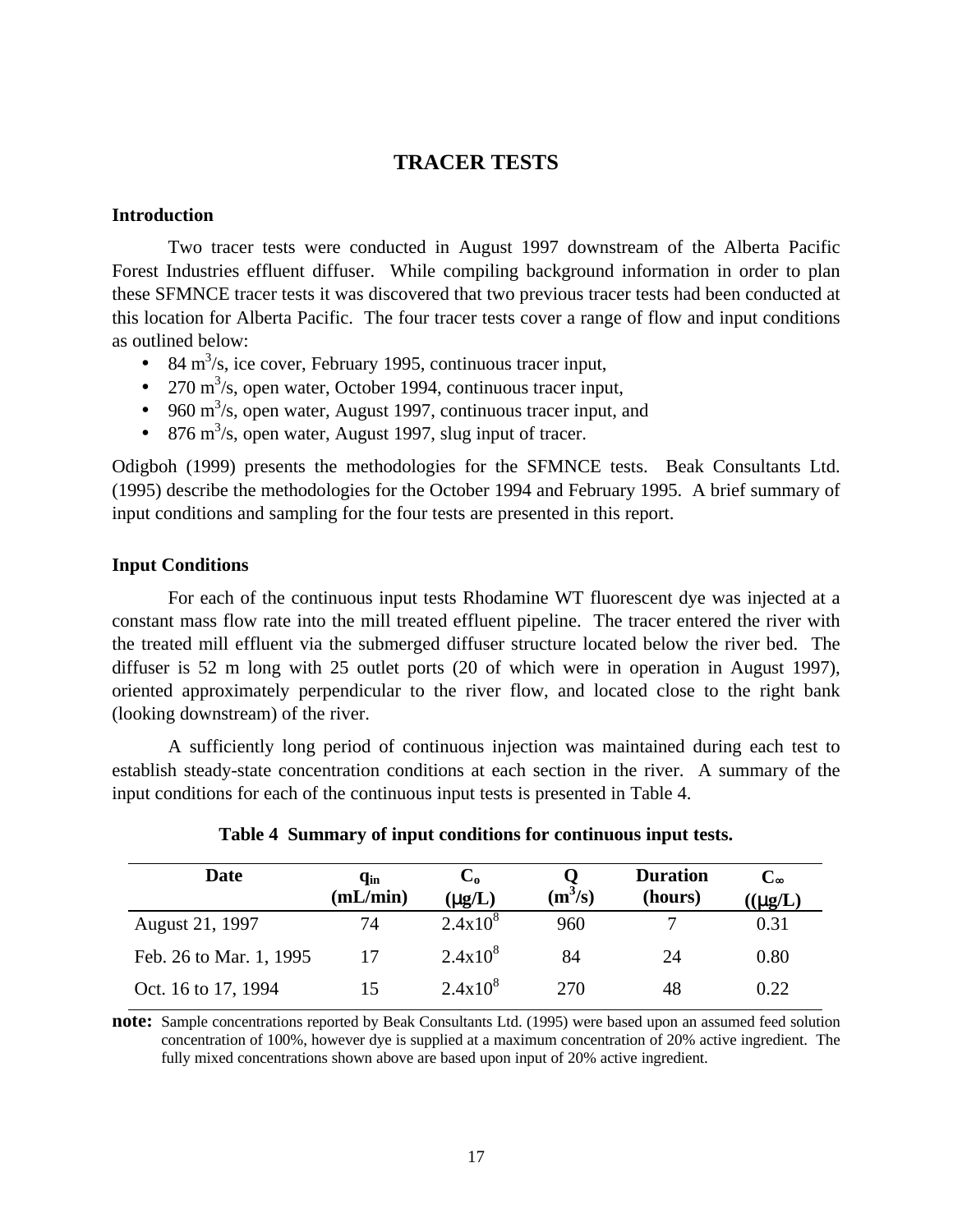In Table 4  $C<sub>∞</sub>$  represents the fully mixed tracer concentration in the river (in excess of background levels).  $C_{\infty}$  is given by the expression:

$$
C_{\infty} = q_{in} C_{\circ} / (Q + q_{in}) \approx q_{in} C_{\circ} / Q \quad \text{for } q_{in} \ll Q
$$

where  $q_{in}$  is the tracer input flow,  $C_0$  is the tracer input concentration and Q is the total river flow.

The slug input test consisted of a rapid direct injection of 17 litres of 20% solution of Rhodamine WT dye (4.05 Kg. fluorescent component). The dye was dumped at approximately the mid-point along the length of the diffuser. The dump time was 9:07 a.m. on August 22, 1997. The dump time was selected to allow sampling crews to be on station when the dye plume arrived at sampling sections and to be completed at most distant cross section before night fall.

#### **Sampling Procedures and Analysis**

For the open water continuous input tests samples were taken at each cross section during the steady-state period. The position of each sampling point across each section was recorded using GPS equipment. During the ice-covered test the samples were withdrawn from holes drilled through the ice which had been used to measure position, river depth and ice thickness (Beak Consultants Ltd., 1995).

During the slug test the passage of the dye plume was sampled at four cross sections. Each section was traversed and sampled approximately ten times during the passage of the dye plume. The sampling period was scheduled to begin before the plume arrived and was continued until the extent of the plume had passed (Odigboh, 1999).

Samples were taken at two depths (approximately 0.3 and 1.5m) during the SFMNCE continuous input test. Subsequent analysis of the samples showed that concentration readings at the two depths were equivalent as expected. The concentrations reported here for the SFMNCE continuous input test are an average of the readings at the two depths. Samples for the 1994 and 1995 continuous input tests ((Beak Consultants Ltd., 1995) and for the 1997 slug input test were taken from one depth only.

#### **Tracer Measurement Results**

#### *Continuous Input Tests*

The results of the tracer measurements for the continuous input tests are shown in Figure 10 to Figure 12. The horizontal axis on each of these plots represents dimensionless cumulative flow, q/Q, where q is the flow accumulated from the left bank (looking downstream) and Q is the total stream flow. The vertical axis for the continuous input test results represents non-dimensional concentration C' given by:

$$
C' = c/C_{\infty} \tag{13}
$$

where, c is a normalized measured concentration and  $C_{\infty}$  is the fully mixed concentration of the tracer mass within the river flow. Note that the fully mixed condition expressed in terms of dimensionless concentration is  $C' = 1$ .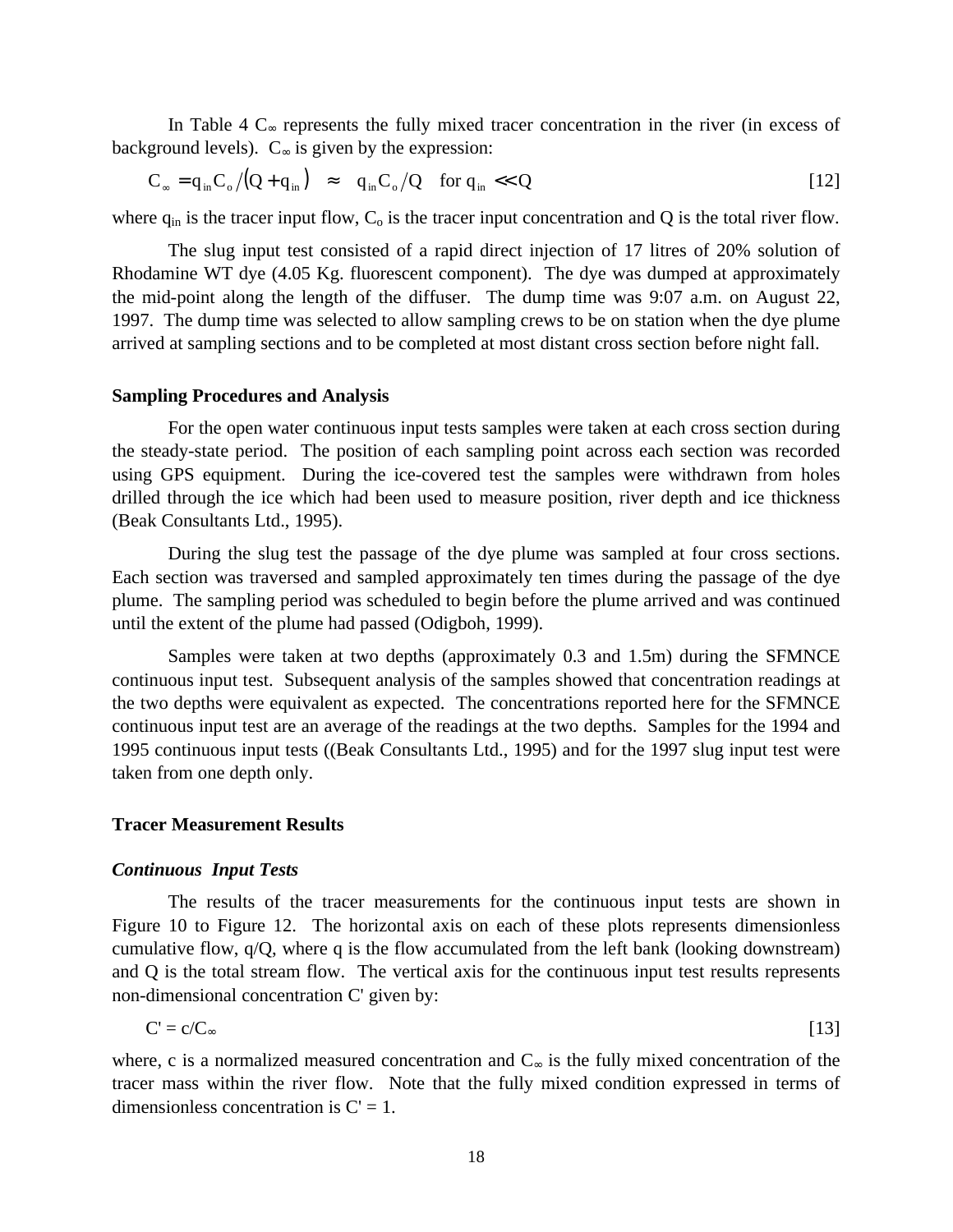The tracer concentrations were normalized to account for incomplete mass recovery at individual transects. Normalized concentrations are required for comparison to the modelling results. Individual tracer measurements are normalized by dividing them by the mass recovery ratio at a section. The mass recovery of tracer at each transect was determined by integrating the measured tracer concentration versus cumulative flow curve. The mass recovery ratio is designated  $M_r$  and is given in the upper left-hand corner of the individual plots in Figure 10 to Figure 12. The average mass recovery ratios for the 1994, 1995 and 1997 continuous input tests were 0.75, 0.76 and 0.88 respectively.

The progression of the transverse mixing which occurred in the study reach during the SFMNCE continuous input test is well illustrated in Figure 13. As the effluent mixes with the river flow the plume spreads across the channel and the concentration distribution begins to approach a uniform fully mixed condition. For the August 1997 test, a distance of approximately 22 km. was required for the edge of the effluent plume to spread to the bank opposite the diffuser.

#### *Slug Input Test*

The results of the tracer measurements for the 1997 slug test are plotted using two different approaches. The first approach is shown in Figure 14. The vertical axis in these plots represents dimensionless dosage. Analysis of slug input tests using the dosage concept was developed by Beltaos (1975). Plots of dimensionless dosage versus cumulative flow are analogous to plots of c' versus  $q/Q$  for the continuous input tests. Measured dimensionless dosage and normalized dimensionless dosage are both shown in the plot. Note the dimensionless dosage distributions are similar to the dimensionless concentration distributions for the August 1997 test (see Figure 10 and Figure 14). However the peak dimensionless dosage at a several sections is slightly greater than the corresponding dimensionless concentration peak because the tracer enters the river as a point source in the slug test (e.g. see 10.48 km). The effect of the point source disappears as distance from the discharge point increases (e.g. see 31.42 km).

The mass recovery ratio for each section sampled during the slug test is given in the upper left-hand corner of the individual plots shown in Figure 14. The average mass recovery for the four transects is 0.72. Note the average mass recovery is lower that for the continuous input tests. In the continuous input tests the steady-state conditions likely allow saturation of tracer adsorption sites on the bottom sediments of the river. Hence, when the samples are taken from the water column there is near complete mass recovery. In the slug test the exposure of the tracer to the bottom sediments is transient and it likely some tracer is lost to bottom sediments.

The second approach is to plot the tracer measurements as a concentration versus time series (c-t curves) for selected q/Q locations across each transect. The concentrations series at a particular q/Q location is interpolated from the aggregate sample measurements using the GPS position and time stamp information. The q/Q locations were chosen to correspond with output locations for the modelling procedure. This facilitates comparison of the measurements and the model results. Concentration versus time curves for each of the sections sampled during the slug test are presented in Figure 15 to Figure 18.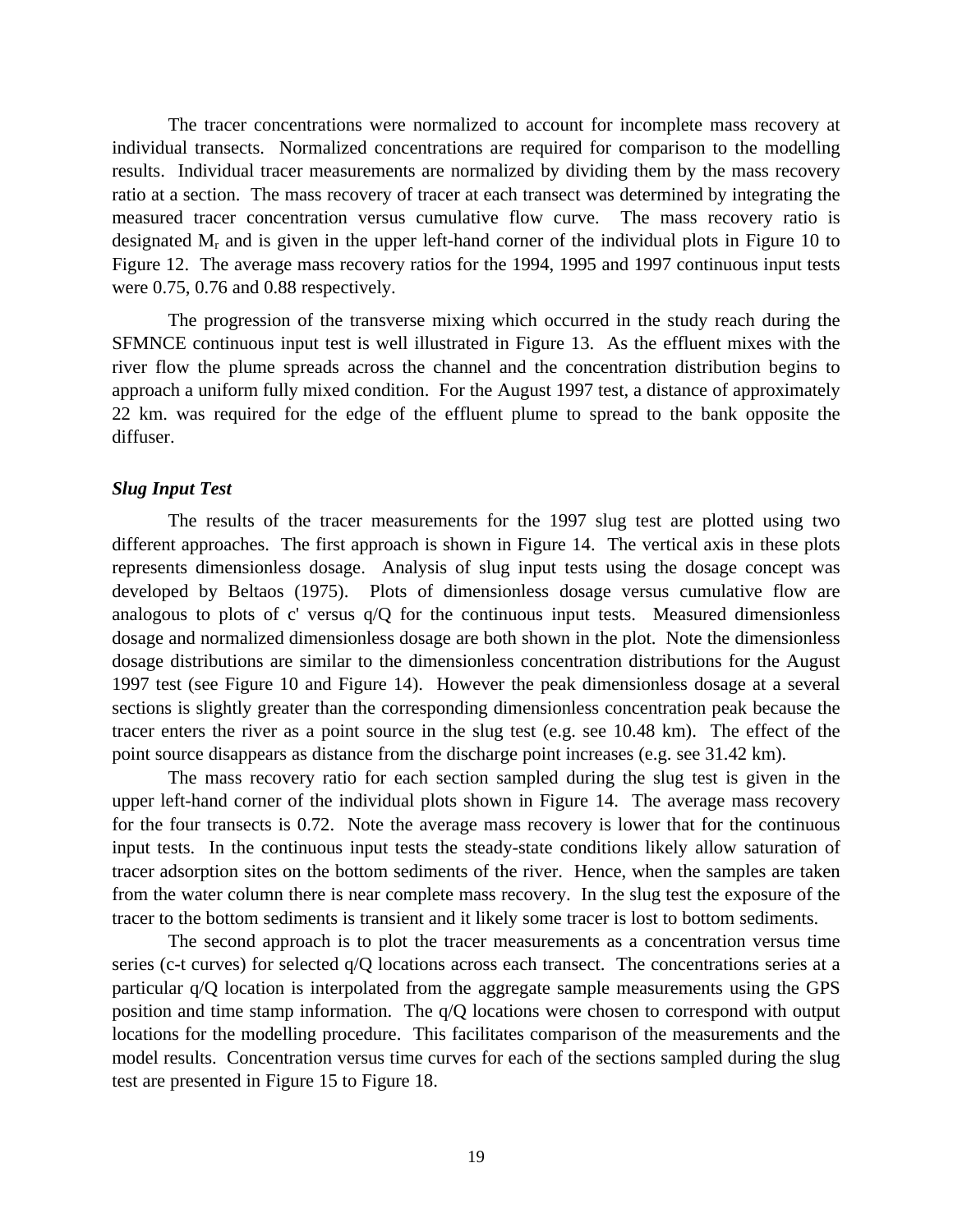

**Figure 10 Tracer dimensionless concentrations and model results, 960 m<sup>3</sup> /s, open water, continuous input.**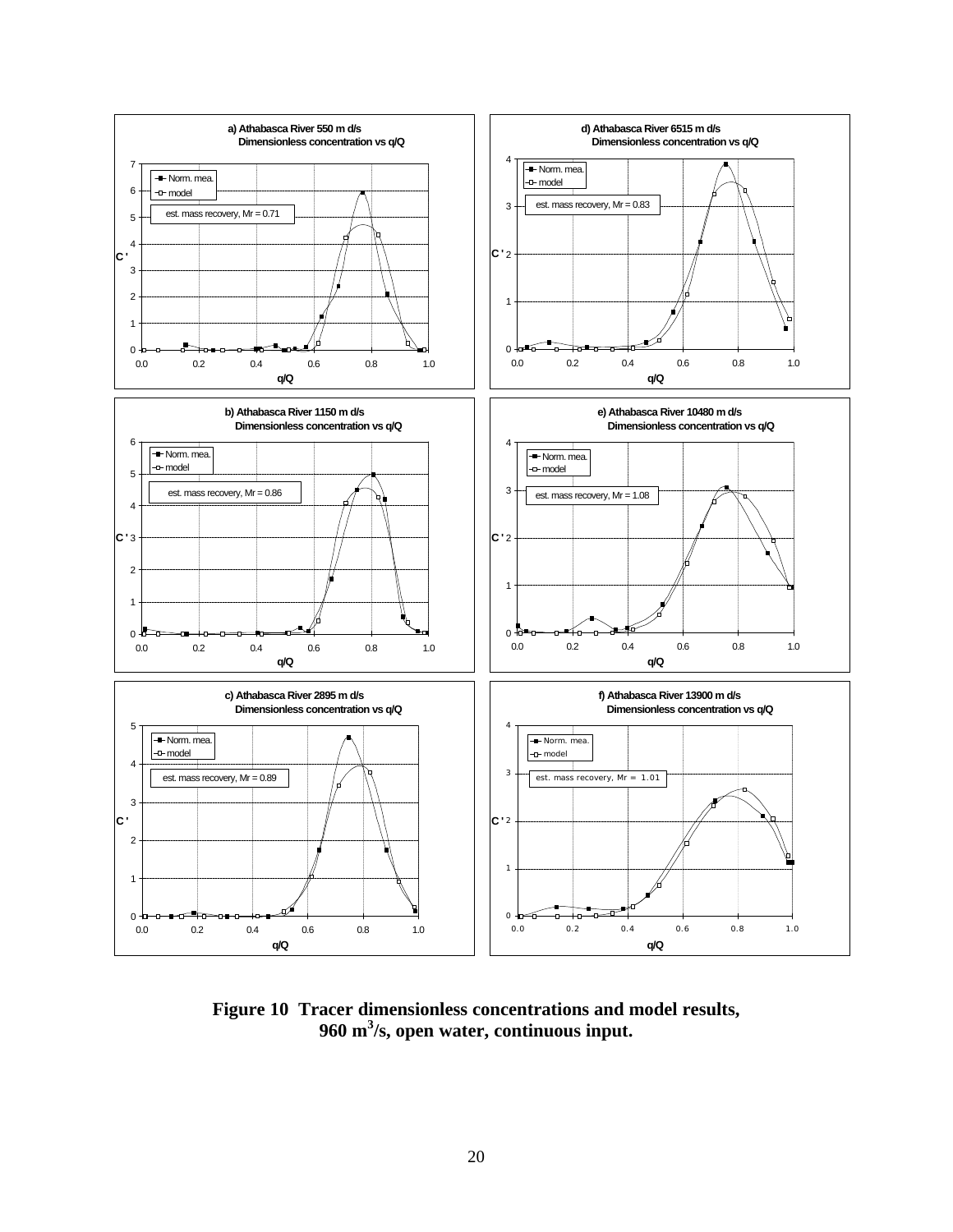

**Figure 10 Tracer dimensionless concentrations and model results, 960 m<sup>3</sup> /s, open water, continuous input -** *Continued***.**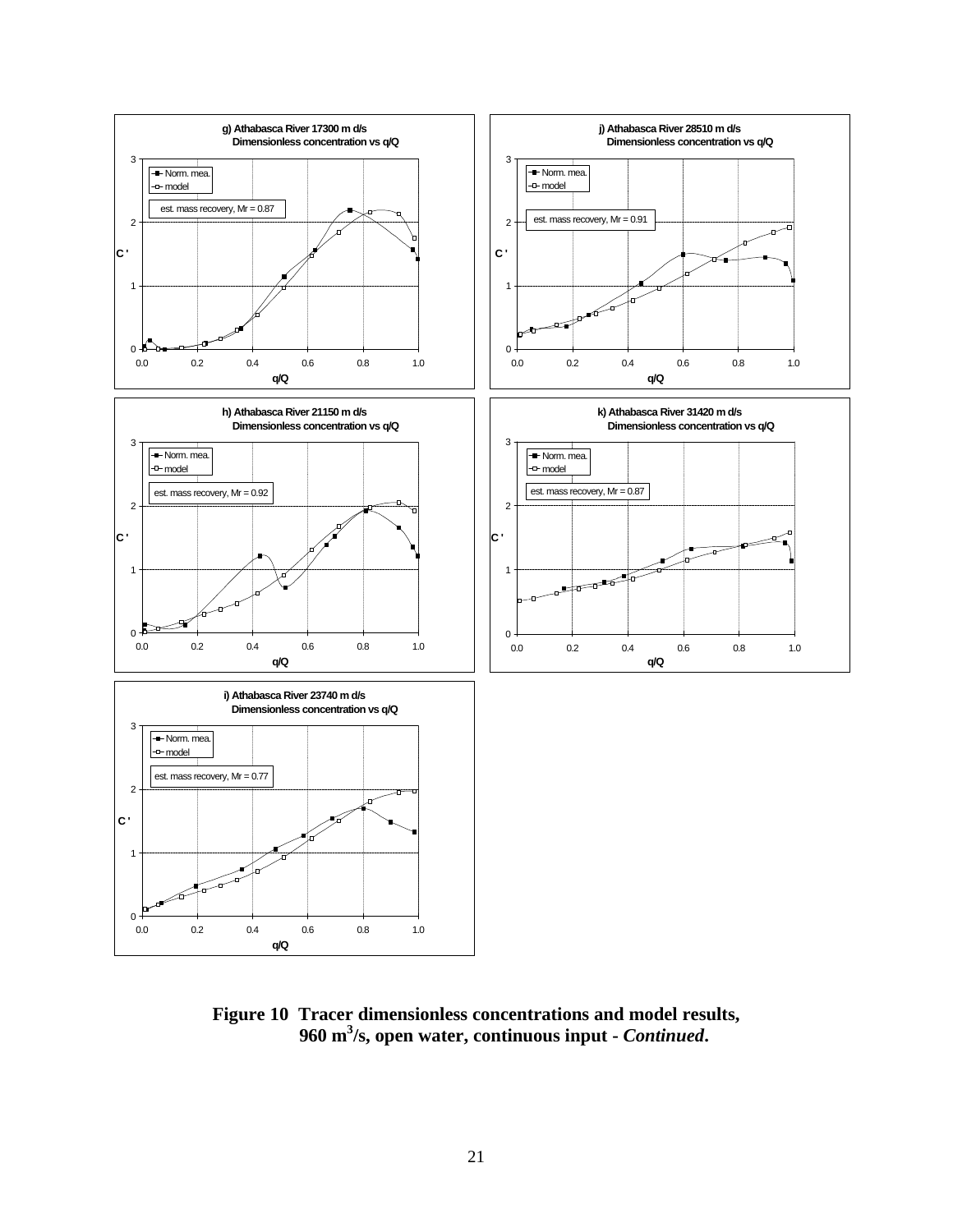

**Figure 11 Tracer dimensionless concentrations and model results, 270 m<sup>3</sup> /s, open water, continuous input.**



**Figure 12 Tracer dimensionless concentrations and model results, 84 m<sup>3</sup> /s, ice-covered, continuous input.**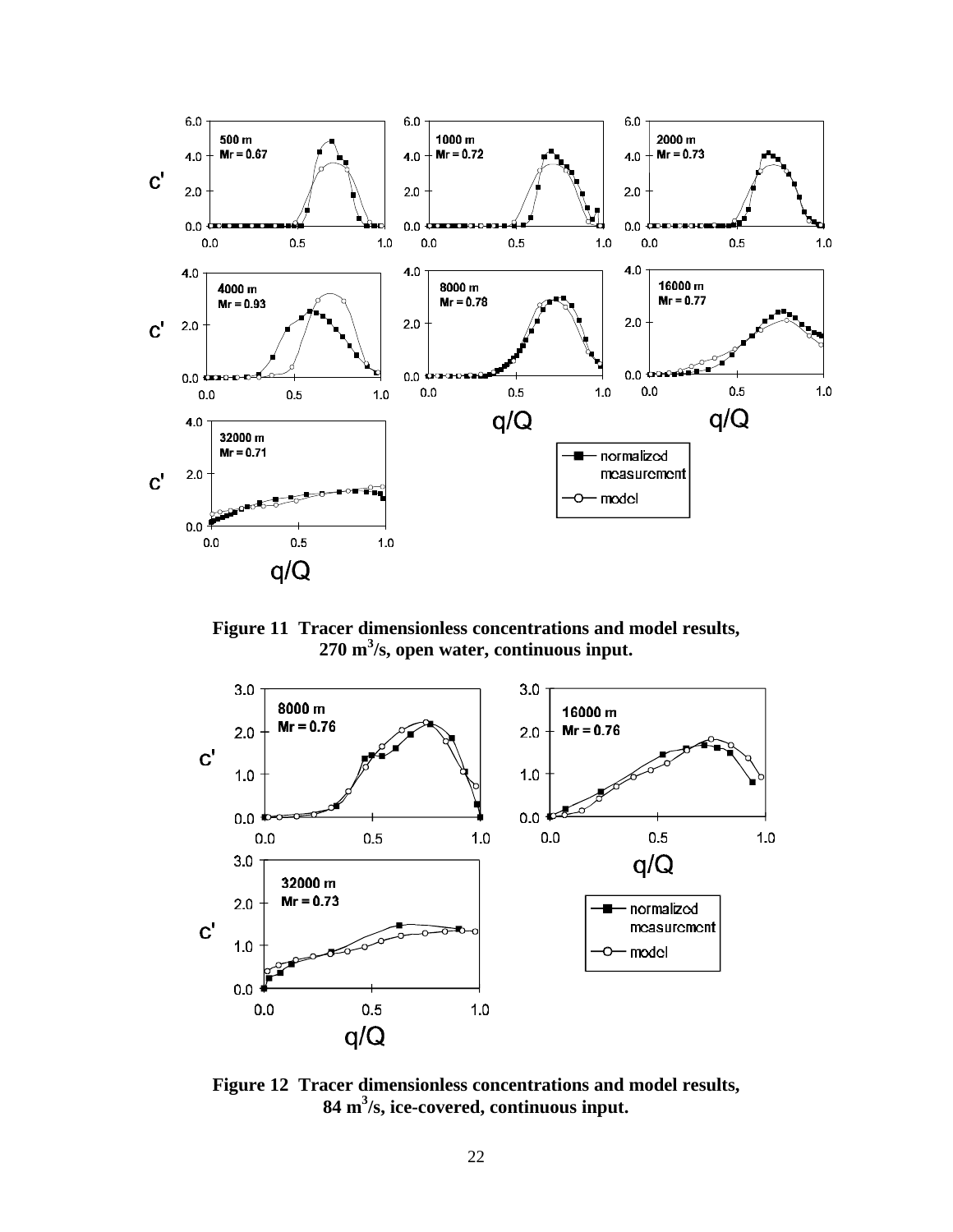

**Figure 13 Athabasca River study reach, dimensionless tracer concentrations and model results, 960 m<sup>3</sup> /s, open water, continuous input.**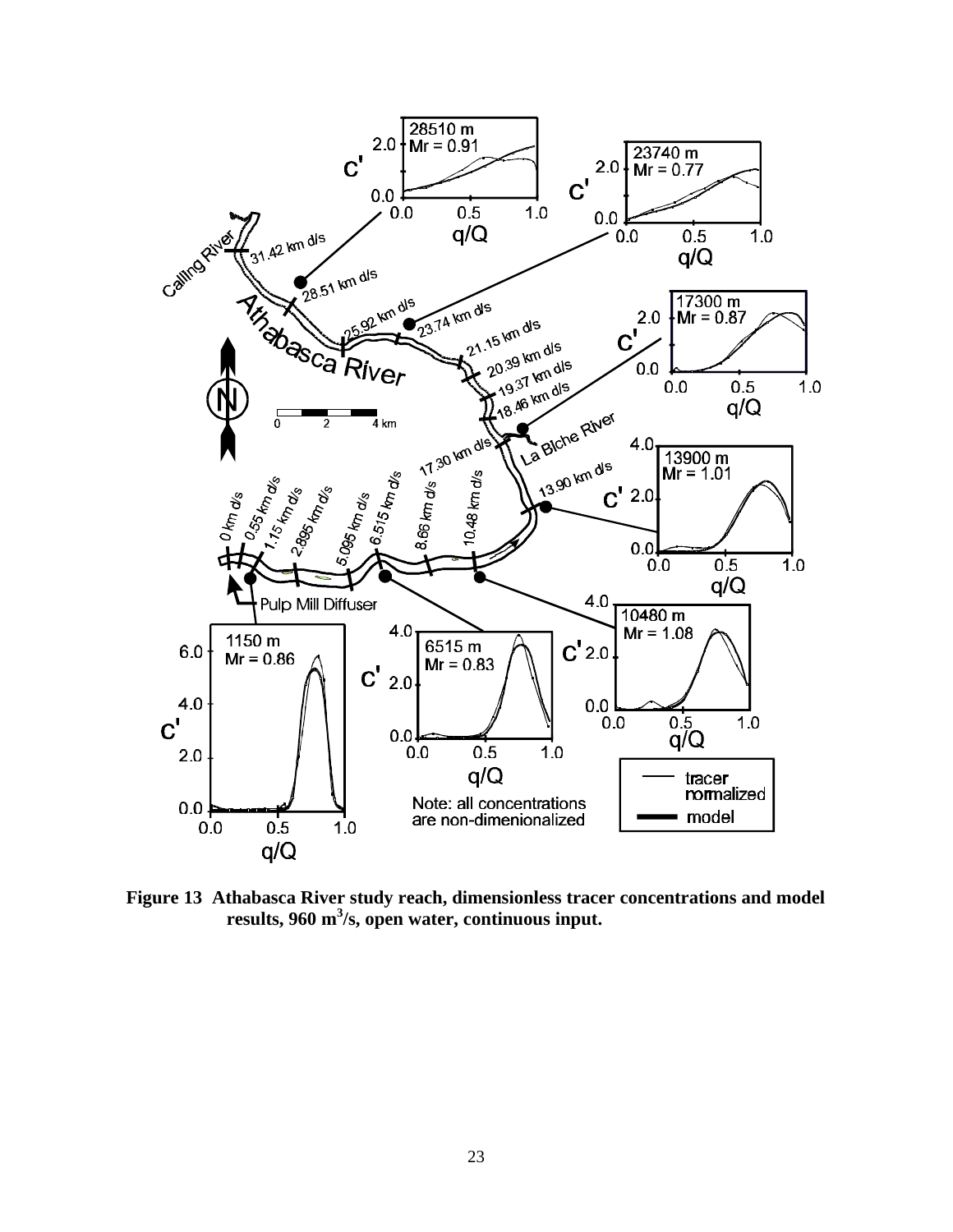

**Figure 14 Tracer dimensionless dosage and model results, 876 m<sup>3</sup> /s, open water, slug input.**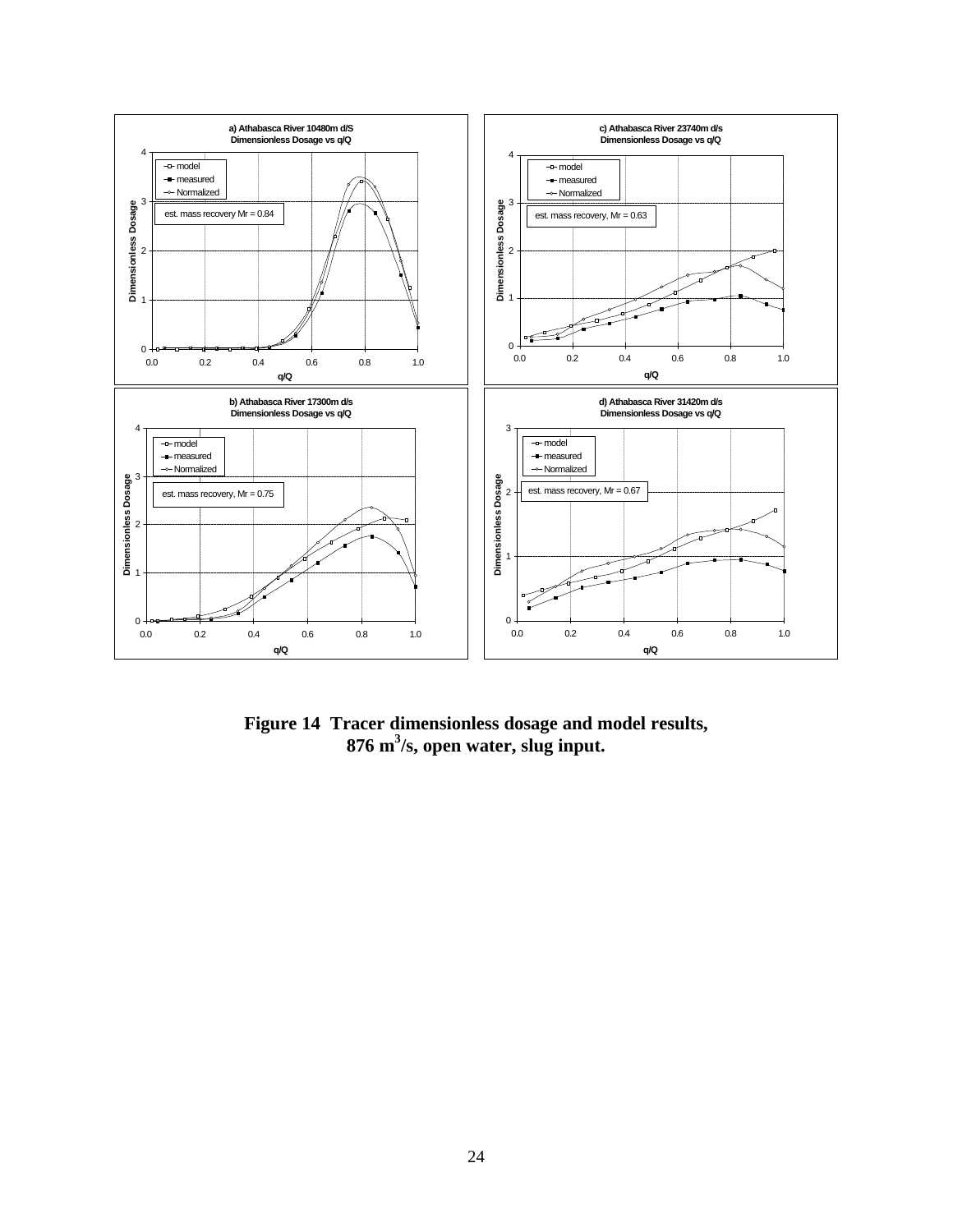

**Figure 15 Athabasca River, c-t curves at 10480 m, 876 m<sup>3</sup> /s, open water, slug input.**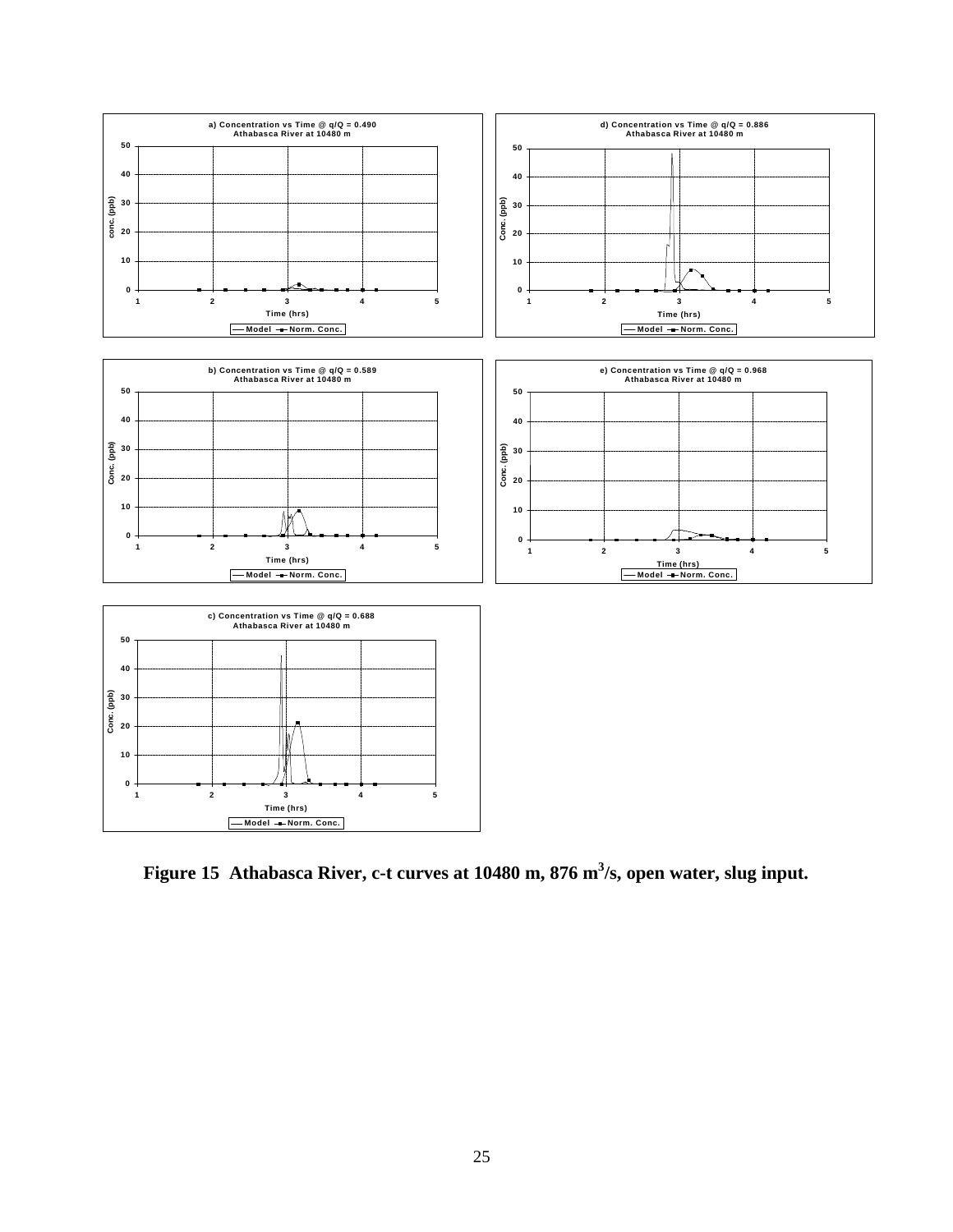

**Figure 16 Athabasca River, c-t curves at 17300 m, 876 m<sup>3</sup> /s, open water, slug input.**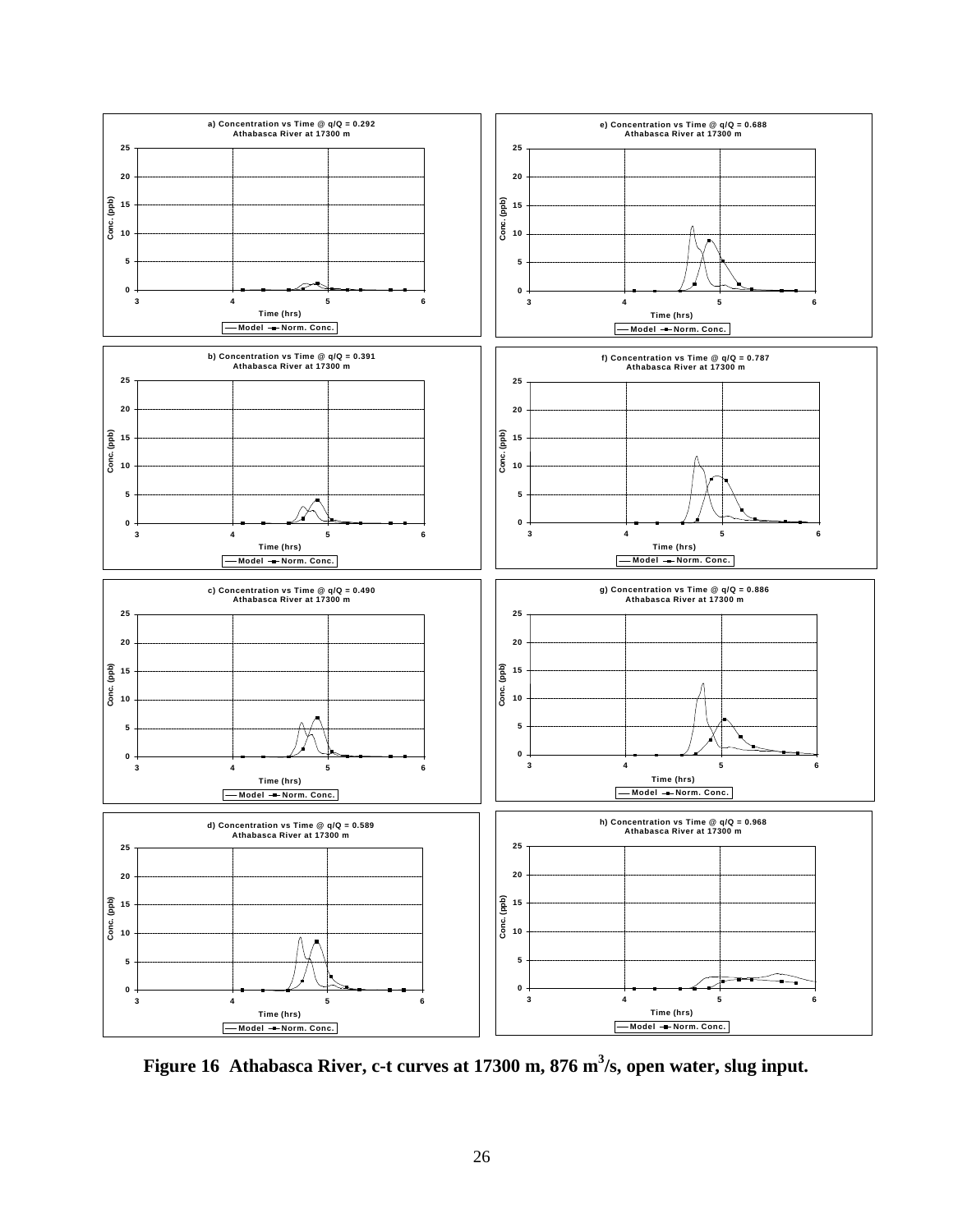

**Figure 17 Athabasca River, c-t curves at 23740 m, 876 m<sup>3</sup> /s, open water, slug input.**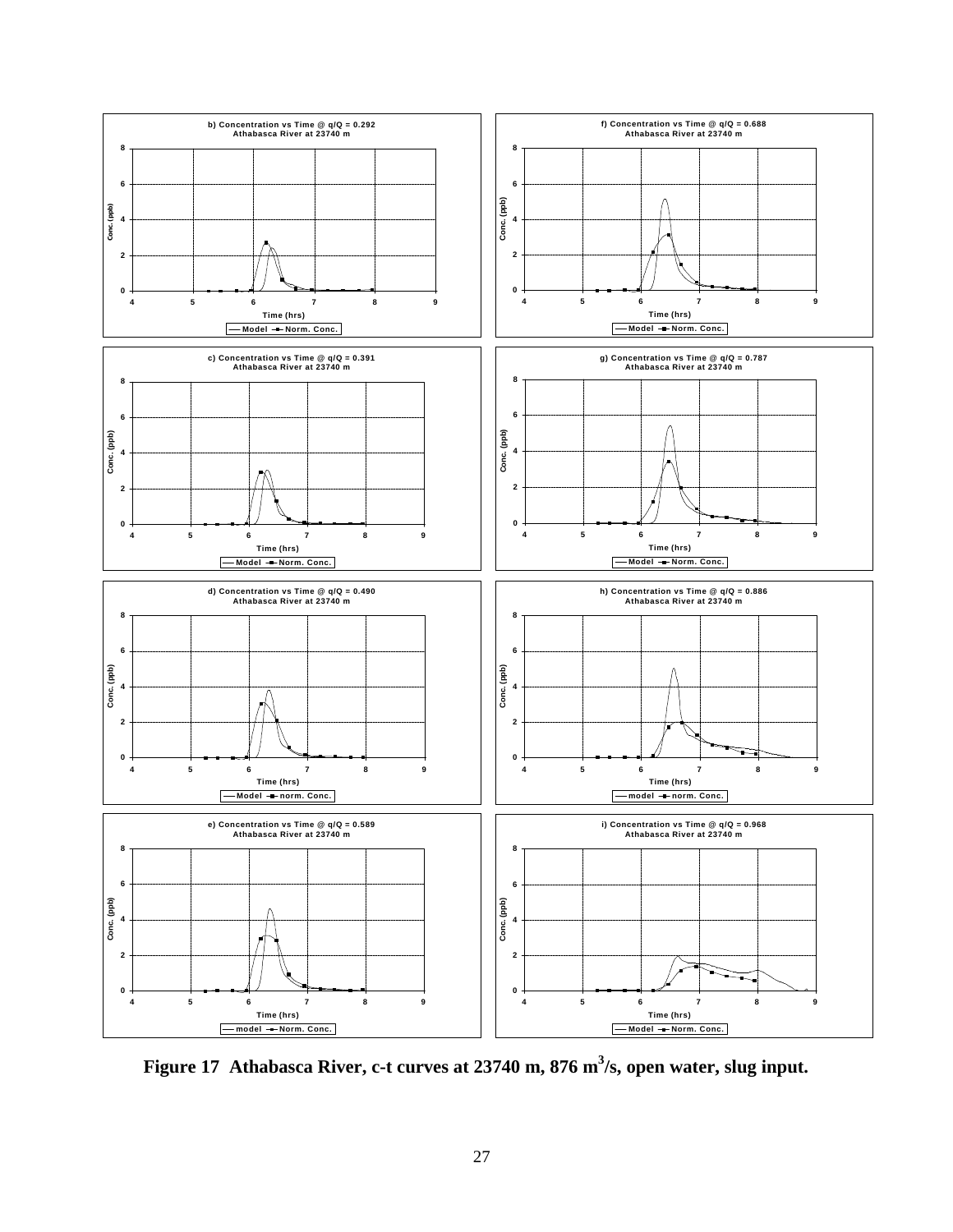

Figure 18 Athabasca River, C-t curves at 31420 m, 876 m<sup>3</sup>/s, open water, slug input.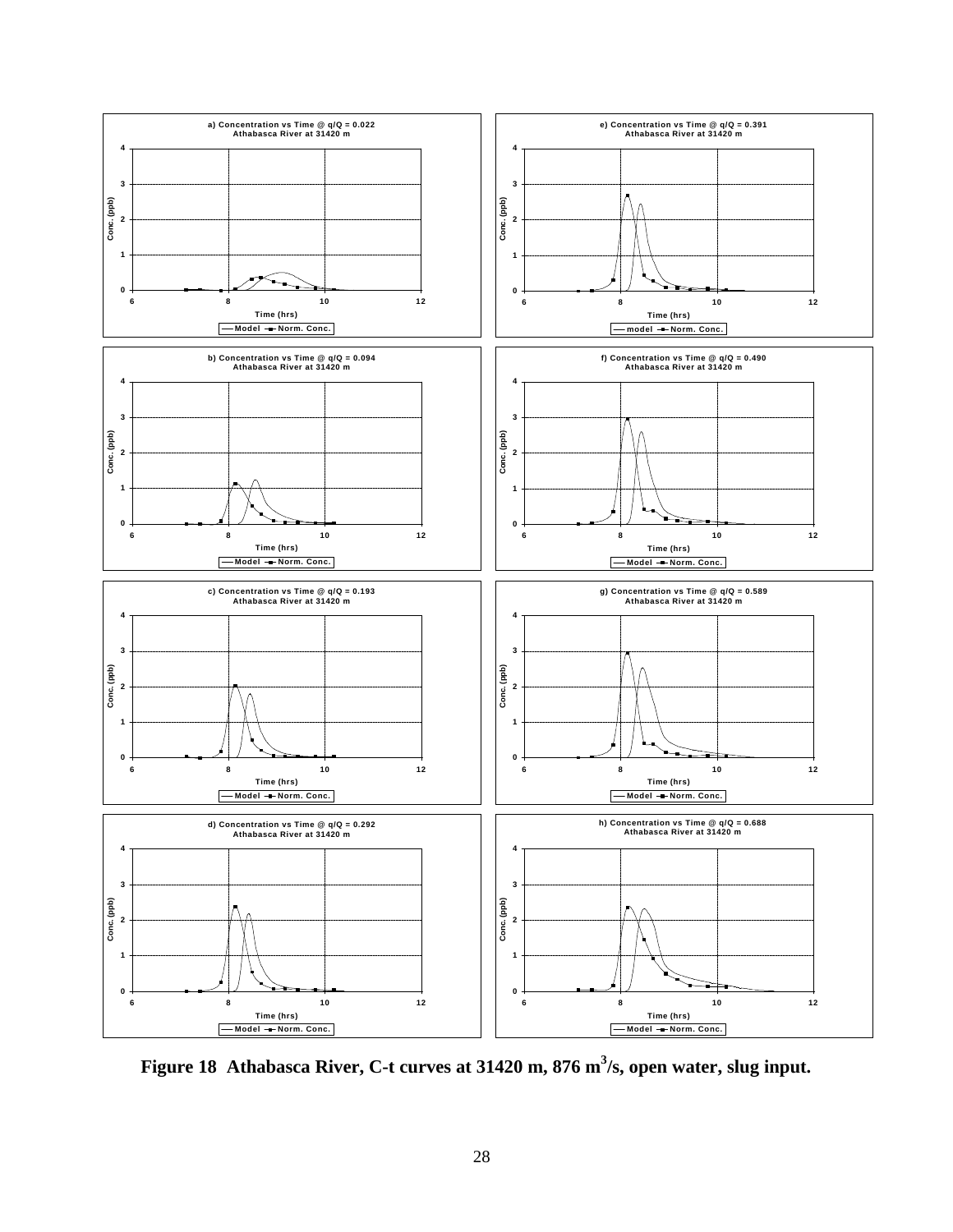

**Figure 18 Athabasca River, C-t curves at 31420 m, 876 m<sup>3</sup> /s, open water, slug input -** *Continued***.**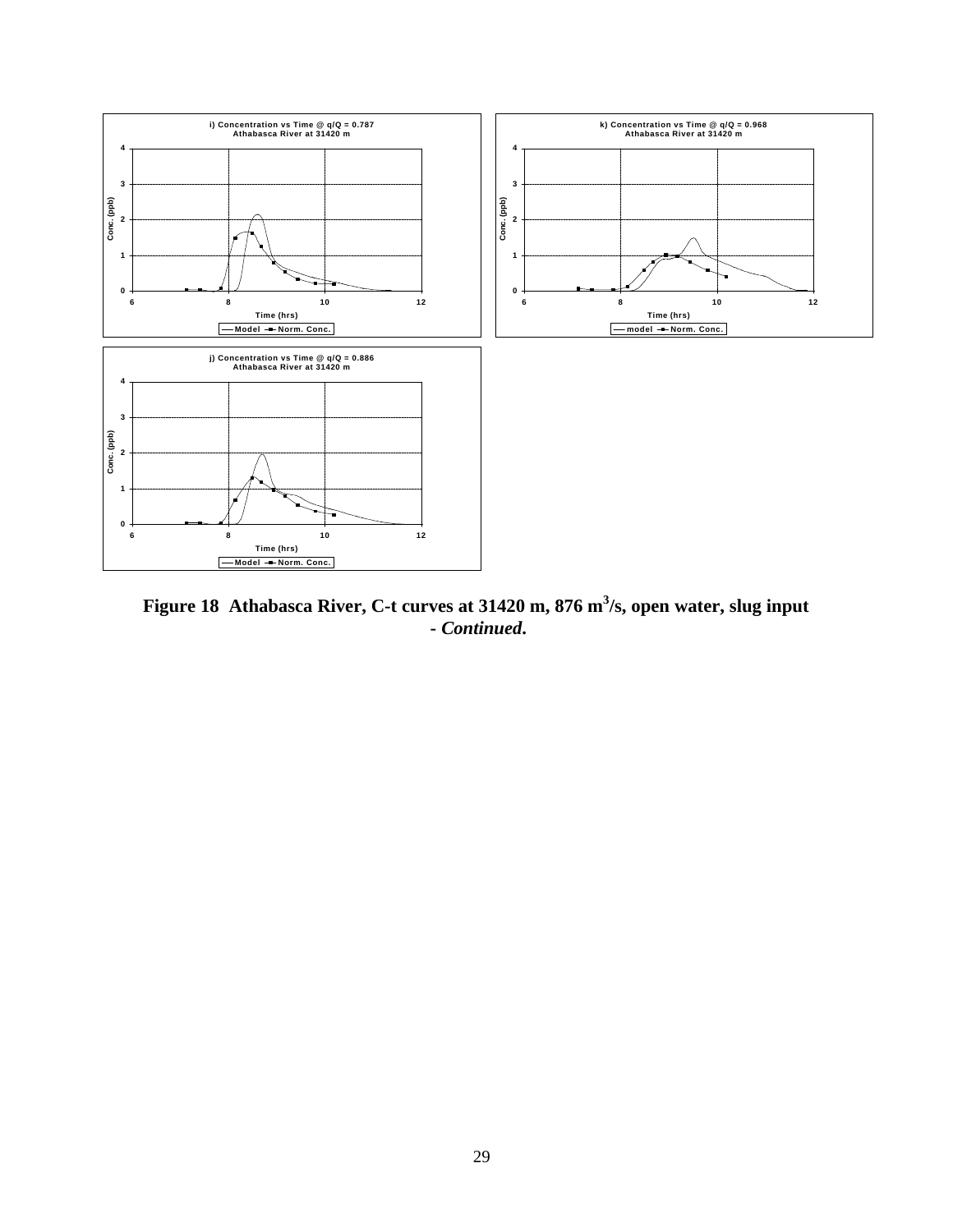#### **MODELLING RESULTS**

Details regarding division of the study reach into streamtubes and sub-reaches, grid file construction, input data file construction, and the modelling procedures are given by Odigboh (1999). The data contained within the grid file is required to conduct the numerical calculations of the mixing simulation. This data is derived from the hydrometric surveys conducted on the river by incorporating water level and flow adjustments between the survey date and the date of the tracer test. Sufficient hydrometric data must be available for accurate representation of the reach characteristics.

Once the input and grid files are constructed (for a particular flow and input condition) successive runs of the model are executed varying  $\beta$  for each sub-reach until an optimum<sup>3</sup> match is obtained compared to the measured tracer data. In this manner, the model is calibrated for a particular flow condition. This procedure was repeated for each of the continuous input tracer tests. The same procedure was used for the slug test simulation but comparisons were made to the dosage plots.

#### **Continuous Input Tests**

Modelling results compared to normalized tracer measurements for the three continuous input tests are shown in Figure 10 to Figure 12. Overall, the Advection Optimized Grid (AOG) model provides very reliable representation of the transverse mixing in the reach for each of the flow conditions. In Figure 10 downstream of the La Biche River (approx. 17.5 km) there is evidence of a dilution effect in sample measurements compared to the model output near the left bank (i.e.  $q/Q = 1$ ). This effect continues to approximately 31 km. Presumably, the La Biche River water mixing with the Athabasca River causes the effect.

#### **Slug Input Test**

<u>.</u>

Modelling results for the slug test are presented in Figure 14 using the dosage approach. Comparison of the model output to tracer dosage was used to select optimum values for  $\beta$  in the slug test simulation. As for the continuous tests, the AOG model provides reliable representation of the transverse mixing of the slug input of tracer.

The c-t curves generated by the model for the optimum  $\beta$  values are shown in Figure 15 through Figure 18 with the normalized c-t distributions measured at each sampling location. In general, there is a good agreement between the time base of the modelled and measured waveforms (i.e. the time between tracer arrival and departure at a section). However, there are commonly minor discrepancies between the measured and simulated elapsed time to peak concentration. These discrepancies are small compared to the elapsed time to peak (in the range of 3 to 10%). This error is well within the accuracy of stream flow measurements and the subsequent generation of the velocity and flow distribution at each cross section based upon

<sup>3</sup> In all cases the optimum fit was judged by visually comparing the model results to normalized measurements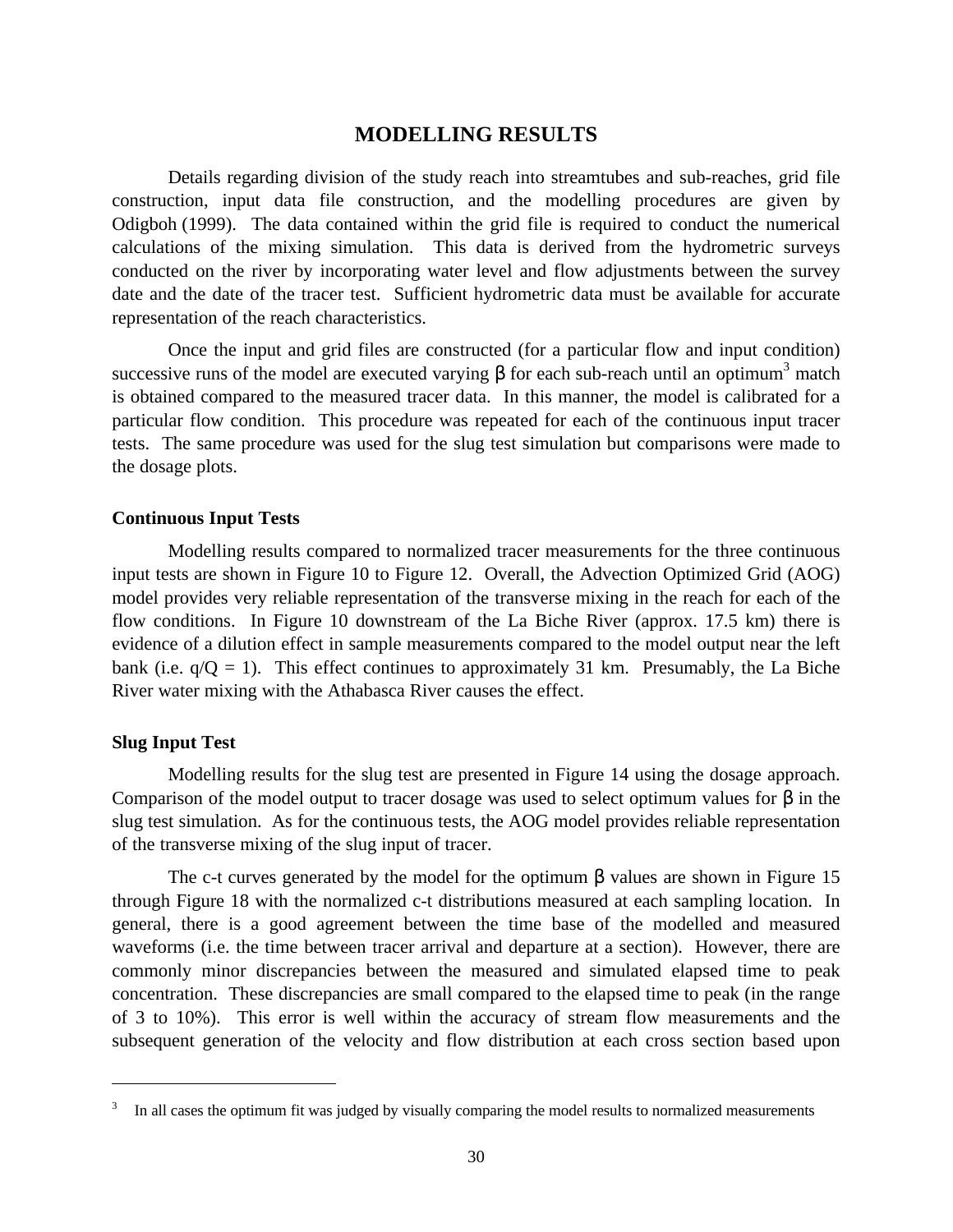these measurements. The model also appears to over estimate the peak at several of the sample points. However, this may simply be because the actual peak concentration may not have been captured in the sampling. Note for example at 10.48 km,  $q/Q = 0.688$  and 0.886 the passage of the tracer plume occurs in approximately 10 minutes. This short duration permitted only one or two samples to be collected and hence the peak concentration could easily have been missed. A more complete discussion of the c-t model results in presented by Odigboh (1999).

#### **Dimensionless Transverse Mixing Coefficient**

The transverse mixing occurring in a river reach at a particular discharge is quantified by determining  $E_z$  (the transverse mixing coefficient). The transverse mixing can also be characterized by expressing the transverse mixing coefficient in non-dimensional form. In this manner  $E<sub>z</sub>$  at other flow conditions can be estimated (see [5]) provided estimates of the length and velocity scales are available. However little field data is available to verify the reliability of this procedure, which assumes β does not vary significantly with flow. The tracer test results described above provide an opportunity to assess the consistency of the dimensionless transverse mixing coefficient for a river reach over a reasonably wide range of flow conditions.

A plot of  $\beta$  values used in the mixing simulations versus distance is shown in Figure 19. The reach-averaged value of  $\beta$  for each test is shown in the plot legend. The reach averages were calculated using a weighting approach based upon sub-reach lengths.



**Figure 19** β **versus distance downstream.**

The plot of  $\beta$  versus distance indicates there are minor variations in the dimensionless mixing coefficient with distance. For instance, there appears to be a consistent step up in β values near the La Biche River confluence at about 17 km. downstream. There also appears to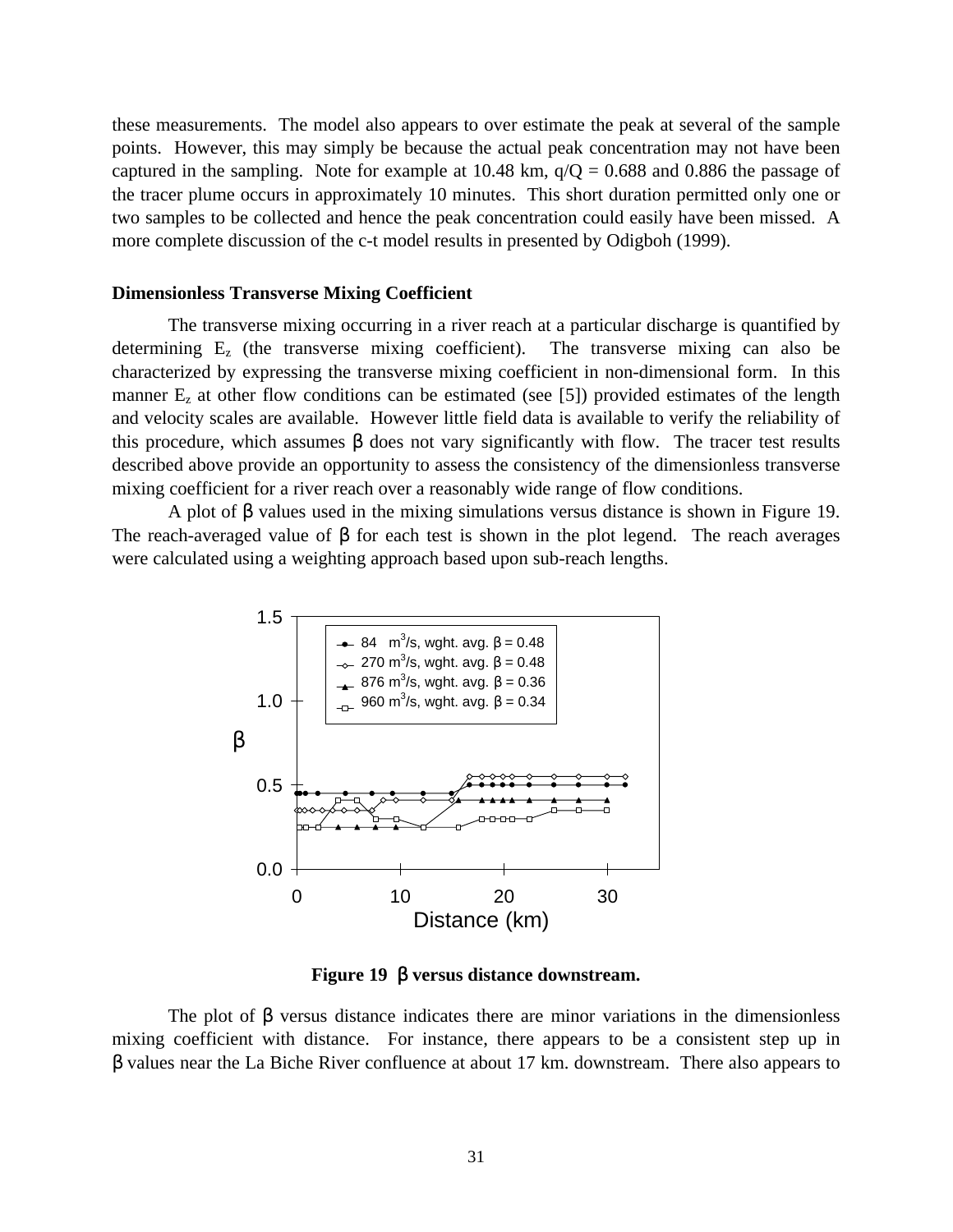be a linear relationship between the reach average β and flow. Figure 20 illustrates this trend. As flow decreases the transverse mixing in the reach is enhanced.



**Figure 20 Average** β **versus discharge for the study reach.**

The range of β values determined this reach of the Athabasca River fall well within the range of reported values of β from studies at other locations. For example, compilations prepared by Elhadi et al. (1984) and Rutherford (1994) report a range of 0.22 to 3.3 and 0.12 to 3.4, respectively. In particular β obtained in this study agrees very closely with a reported reach-averaged value of  $\beta = 0.41$  (Q = 566 m<sup>3</sup>/s) for the 40 km stretch of the Athabasca River immediately downstream of the town of Athabasca (Beltaos, 1978). This portion of the river is immediately upstream of the reach investigated in this study and very similar in characteristics. The Beltaos (1978) study result is plotted in Figure 20. It closely matches the linear trend versus flow.

A series of mixing simulations was run for  $Q = 960$  m<sup>3</sup>/s to investigate the sensitivity of the output to change in β. β was varied over the range 0.34 to 0.48 obtained for the reach averages. Selected results of these sensitivity tests are shown in Figure 21. The results indicate the mixing simulations are not overly sensitive to a change in B of that magnitude. Simulation using an overall average of 0.41 can provide satisfactory results (see Figure 21).

The sensitivity analysis indicates that for this reach of the Athabasca River β determined from a single tracer test (i.e. at a single river flow) can provide reasonable results when applied to other flows. However this observation may be site specific and is probably a function of how dramatically the channel shape and boundary characteristics change with discharge. If data are available over a range of flows, then improved estimates of  $\beta$  can be obtained by developing a relationship similar to that shown in Figure 20.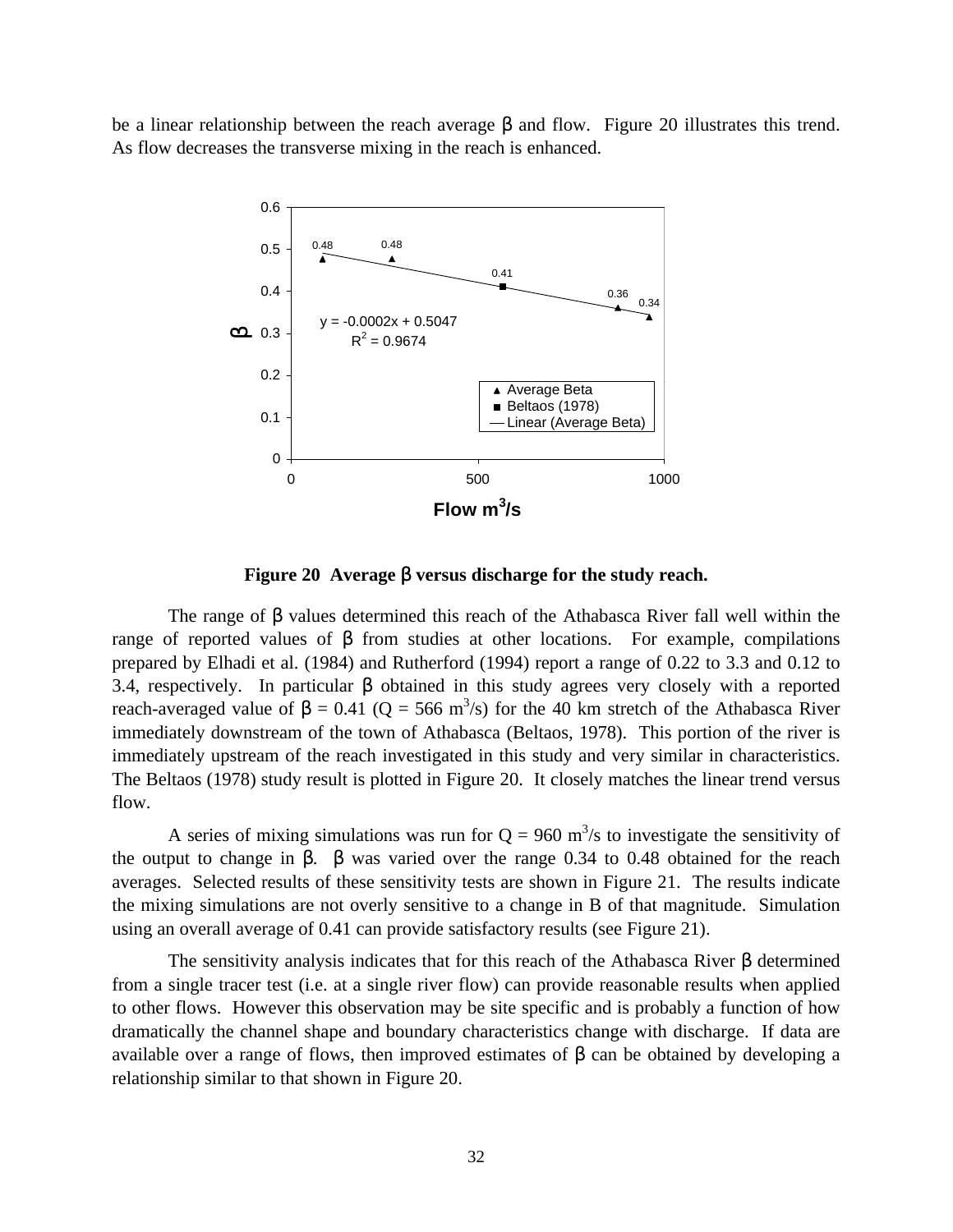





**Figure 21** Effect of  $\beta$  upon mixing,  $Q = 960$  m<sup>3</sup>/s.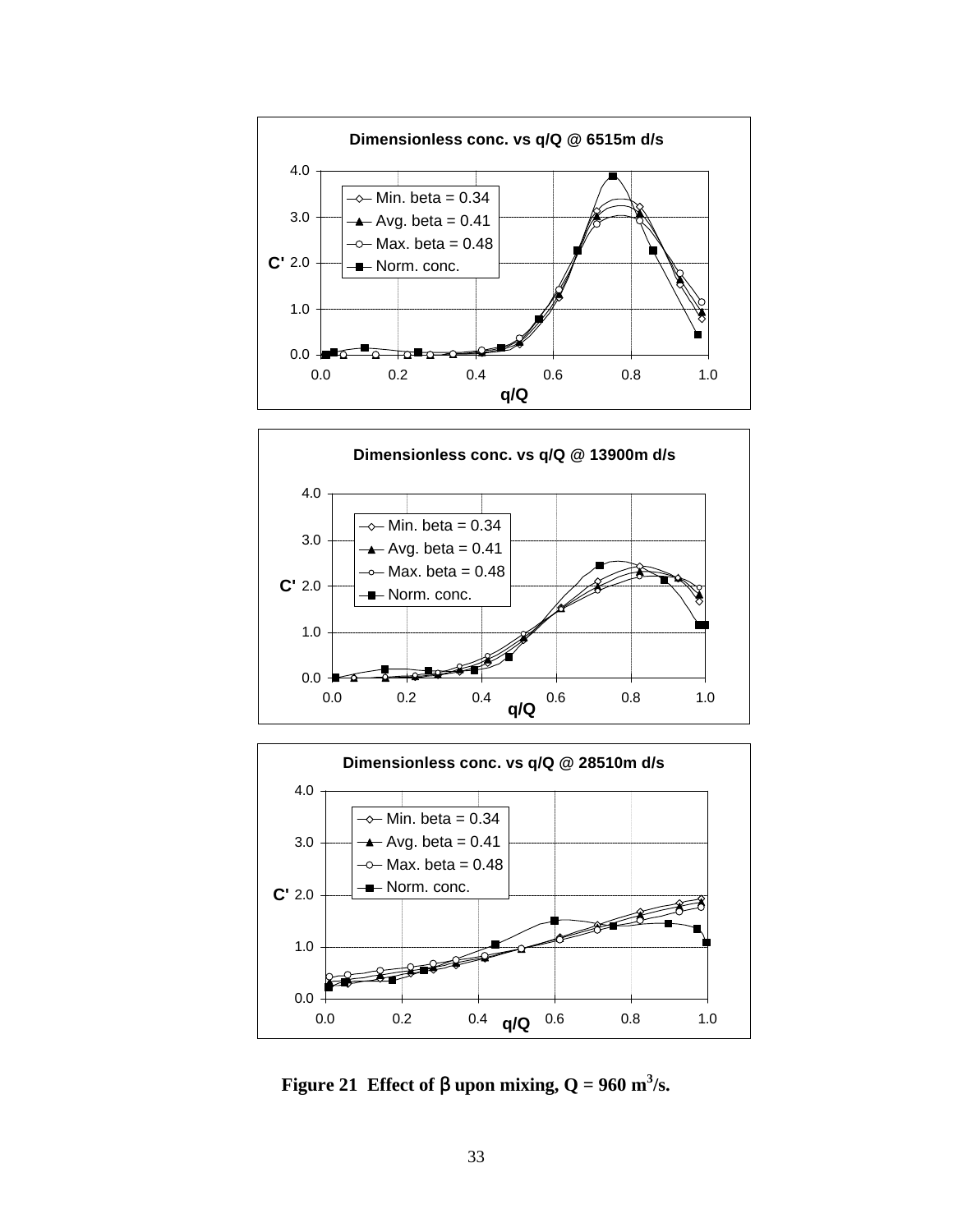#### **MANAGEMENT APPLICATIONS**

As noted earlier a calibrated river mixing model at a particular mill site can serve as a valuable management tool for efficient planning of receiving stream water quality monitoring programs. The mixing model can also be used to assess the environmental impact of abnormal conditions such as spills and/or low river flow conditions on receiving stream water quality. These applications are in reference to existing diffuser structures. An additional application of the model is to predict the effects upon mixing of the location and configuration of a new diffuser or of altering an existing structure. Once the receiving stream characteristics are defined within the model the effects of input location and configuration are simply handled by altering the input file.

Several specific applications of the model are outlined below utilizing the mixing model results presented in this report. All examples are given for the cross section 10.48 km downstream of the diffuser location and apply only to the input conditions corresponding to those specified in this report.

1) Position of peak concentration and delineation of effluent plume

Continuous input conditions,  $Q = 960$  m<sup>3</sup>/s, see Figure 10 e)

Peak concentration occurs at  $q/Q \approx 0.78$ 

Left edge of the plume occurs at  $q/Q \approx 0.50$ 

Right edge of the plume occurs at  $q/Q = 1.0$ .

To convert q/Q to distances refer to Table 1 and Figure 8

Peak at  $q/Q \approx 0.78$  corresponds to  $z \approx 325$  m from left bank (looking downstream) Left edge at  $q/Q \approx 0.50$  corresponds to  $z \approx 225$  m from left bank (looking downstream) Right edge at  $q/O$  corresponds to  $z = 417$  m from left bank i.e. the right bank

Similarly, peak location and plume edges can be determined for a slug input using Figure 14(a). Reference would have to be made to a section tabulation for  $Q = 876$  m3/s similar to Table 1.

2) Concentration at a specified transverse location for continuous input

Continuous input conditions,  $Q = 960$  m $3/s$ , see Figure 10 e)

Peak dimensionless concentration is  $C \approx 3.0$ 

To convert C' to actual concentration refer to [13]

<u>.</u>

For the fluorescent tracer test  $C_{\infty} = 0.31 \mu g/L$  (see Table 4), therefore  $c = C' C_{\infty} = (3.0)(0.31) = 0.93 \text{ µg/L}$ 

For effluent parameters determine  $C_{\infty}$  for the input and flow condition (see [12]),

For example given  $q_{in} = 1 \text{ m}^3/\text{s}$ ,  $C_0 = 500 \text{ µg/L}$  for parameter A, then<sup>4</sup>

 $C_{\infty} = C_0 q_{in} / Q = 500*(1)/960 = 0.52 \mu g/L;$ 

 $c = C' C_{\infty} = (3.0)(0.52) = 1.56 \text{ kg/L}$ 

Note parameter A is a fictitious component used for illustrative purposes only.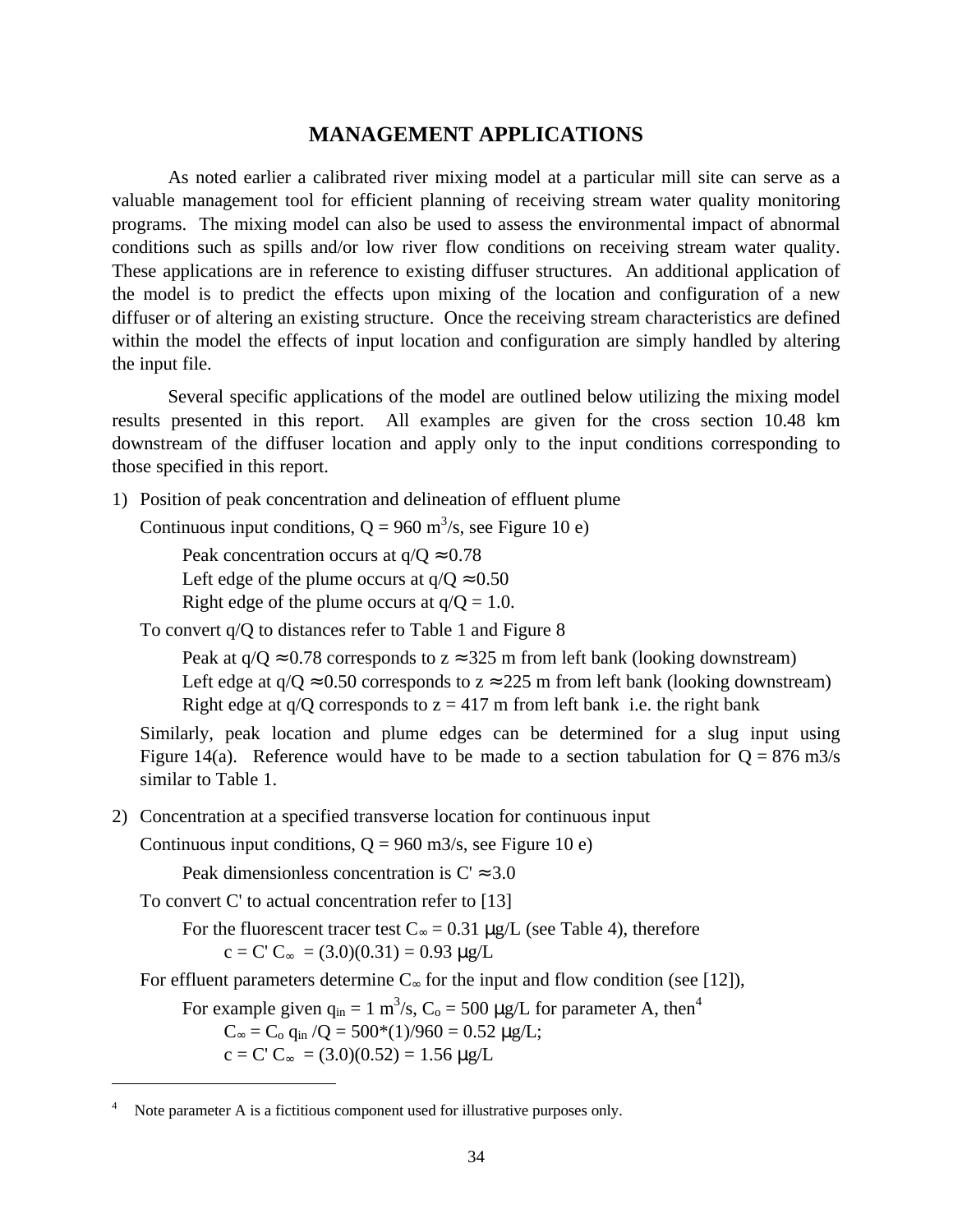3) Time to peak concentration at a specified transverse location following a slug(transient) input Slug input condition,  $Q = 876$  m<sup>3</sup>/s,  $q/Q = 0.886$ , see Figure 15 d)

The model predicts the peak concentration arrives approx. 2.9 hrs. after the slug injection for this location, consult other plots for time to peak at other q/Q locations for this section.

4) Time of passage at a specified transverse location following a slug(transient) input Slug input condition,  $Q = 876$  m<sup>3</sup>/s,  $q/Q = 0.886$ , see Figure 15 d)

> The model predicts the arrival and departure of the plume at approx. 2.8 hrs. and 3.2 hrs. after the slug injection for this location, consult other plots for times of arrival and departure at other q/Q locations for this section.

5) Concentration at a specified transverse location and time following a slug(transient) input Slug input condition,  $Q = 876$  m<sup>3</sup>/s,  $q/Q = 0.886$ , see Figure 15 d)

Using peak concentration as an example, the model predicts a peak tracer concentration of approximately 48 μg/L at 2.9 hrs.

This concentration results from input of 4.05 Kg. of fluorescent component. To make predictions for other quantities of mass input the model can be rerun for the new input conditions or a ratio calculation can be used.

For example if 50 Kg. of neutrally buoyant mass conservative substance was spilled into the river at the midpoint of the diffuser the estimated peak concentration at 10.48 km., at q/Q= 0.886 would be:

 $c_2 = c_1$  (mass input 1)/(mass input 2) = 48(50)/(4.05) = 593 μg/L.

The examples given above utilize plots for field survey locations shown in the report. However once a simulation has been run the model can generate output at any desired location downstream of the outfall within the defined reach. In addition simulations can be prepared for any desired river discharge provided there is sufficient hydrometric survey data to allow adjustment of water levels and flow characteristics at surveyed sections to the desired flow condition.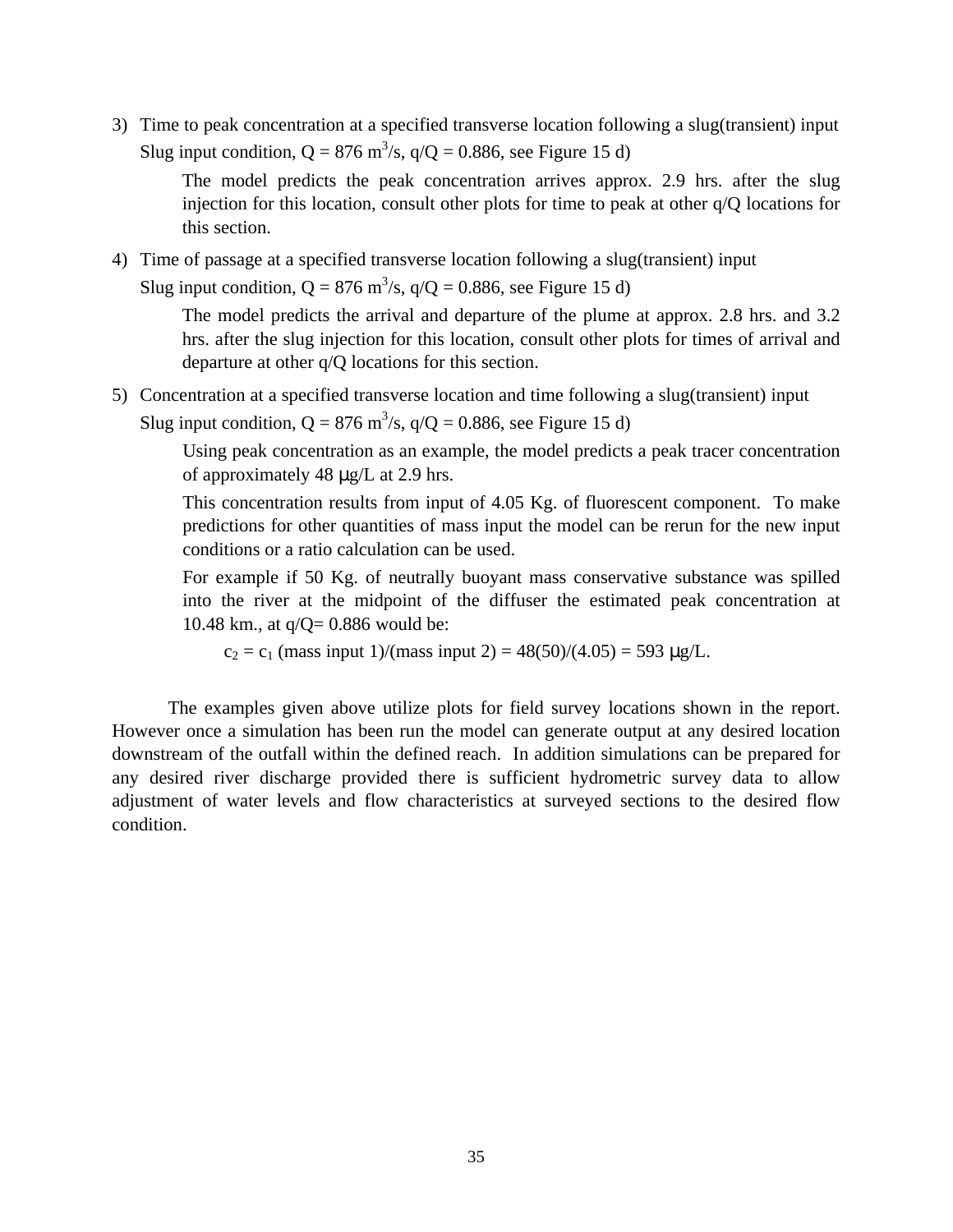# **CONCLUSIONS AND RECOMMENDATIONS**

The following may be concluded from the tracer tests and modelling analyses conducted on the Athabasca River downstream of the Alberta Pacific Forest Industries mill site:

- In order to successfully apply the AOG model a study reach must be characterized by a significant number of cross section surveys and flow characterization measurements. The application of GPS technology to these hydrometric surveys allowed rapid collection of a very large database of positioning data associated with these surveys. The GPS technology was also ideally suited to collection of positioning data and times during sampling.
- The mixing model utilizing the Advection Optimized Grid (AOG) method can accurately simulate the transverse mixing of neutrally buoyant mass conservative parameters input to the river via a continuous or slug injection.
- ß The AOG mixing model can also simulate with reasonable accuracy the longitudinal dispersion of neutrally buoyant, mass conservative parameters instantaneously discharged to the river. Minor discrepancies in the time to peak concentration are evident between the model and samples. However these discrepancies are small  $\left\langle \langle 7\% \rangle \right\rangle$  and are likely the result of inaccuracies in measurements of channel and flow parameters.
- The reach-averaged transverse mixing coefficient  $\beta$  varied from 0.34 to 0.48 over the range of flow conditions (84 m<sup>3</sup>/s ice-covered to 960 m<sup>3</sup>/s open water) represented by the four tracer tests analyzed. Model simulations using β ranging from 0.34 to 0.48 indicated limited sensitivity. These results demonstrate that for this river reach β measured at one flow condition could be used with the appropriate flow parameters to estimate  $E<sub>z</sub>$  for other flows without significant error.
- Reach-averaged β for this study location increased linearly with decreasing river discharge. A previous β measurement of 0.41 for the Athabasca River downstream of the town of Athabasca is very closely predicted by this relationship.

The following is recommended as a result of the 1997 field studies:

- ß Additional surveys are required at mill sites where water quality parameters can be tracked for some distance in the receiving waters. These surveys will assist the development and verification of additional subroutines for simulation of environmental reaction of non-conservative water quality parameters.
- ß GPS technology should continue to be used for all field surveys. The ease of collection and compilation of position and elevation data, and its accuracy, far outweigh the costs associated with renting the equipment.